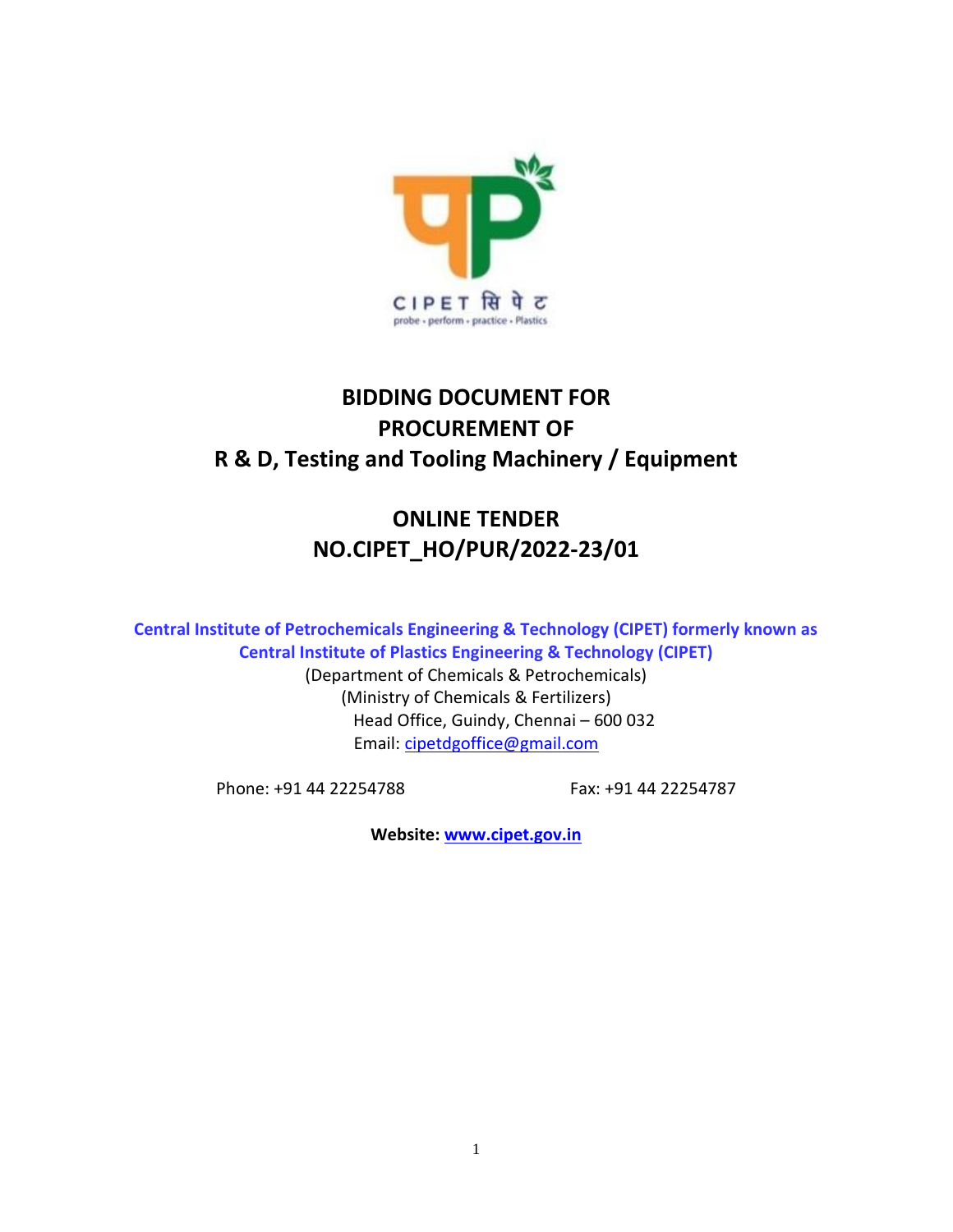|                                           | <b>INDEX</b>                                                                                |  |  |  |  |  |  |
|-------------------------------------------|---------------------------------------------------------------------------------------------|--|--|--|--|--|--|
| <b>SECTION I. INSTRUCTIONS TO BIDDERS</b> |                                                                                             |  |  |  |  |  |  |
| A                                         | Introduction                                                                                |  |  |  |  |  |  |
|                                           | 1. Introduction                                                                             |  |  |  |  |  |  |
| B                                         | <b>The Bidding Documents</b>                                                                |  |  |  |  |  |  |
|                                           | <b>Content of Bidding Documents</b><br>2.                                                   |  |  |  |  |  |  |
|                                           | <b>Amendment of Bidding Documents</b><br>3.                                                 |  |  |  |  |  |  |
| C                                         | <b>Preparation of Bids</b>                                                                  |  |  |  |  |  |  |
|                                           | 4. Documents Comprising the Bid                                                             |  |  |  |  |  |  |
|                                           | <b>Bid Form</b><br>5.                                                                       |  |  |  |  |  |  |
|                                           | <b>Bid Prices</b><br>6.                                                                     |  |  |  |  |  |  |
|                                           | 7. Documents establishing Bidder's Eligibility and Qualifications                           |  |  |  |  |  |  |
|                                           | 8. Documents Establishing Goods' Eligibility and Conformity to Bidding                      |  |  |  |  |  |  |
|                                           | Documents                                                                                   |  |  |  |  |  |  |
|                                           | Period of Validity of Bids<br>9.                                                            |  |  |  |  |  |  |
|                                           | 10. Submission of Bids                                                                      |  |  |  |  |  |  |
|                                           | 11. Deadline for Submission of Bids                                                         |  |  |  |  |  |  |
|                                           | 12. Evaluation and Comparison of Bids                                                       |  |  |  |  |  |  |
|                                           | 13. Contacting the Purchaser                                                                |  |  |  |  |  |  |
| D                                         | <b>AWARD OF CONTRACT</b>                                                                    |  |  |  |  |  |  |
|                                           | 14. Post qualification                                                                      |  |  |  |  |  |  |
|                                           | 15. Purchaser's right to vary Quantities at Time of Award                                   |  |  |  |  |  |  |
|                                           | 16. Purchaser's Right to Accept any Bid and to Reject Any or All Bids                       |  |  |  |  |  |  |
|                                           | 17. Performance Security                                                                    |  |  |  |  |  |  |
|                                           | 18. MAKE IN INDIA (PPPMII)                                                                  |  |  |  |  |  |  |
|                                           | 19. Integrity Pact:                                                                         |  |  |  |  |  |  |
|                                           | SECTION II: TERMS AND CONDITIONS OF CONTRACT                                                |  |  |  |  |  |  |
|                                           | SECTION III: BILL OF QUANTITY / PACKING LIST                                                |  |  |  |  |  |  |
|                                           | <b>SECTION IV. TECHNICAL SPECIFICATIONS</b>                                                 |  |  |  |  |  |  |
|                                           | SECTION V: MANUFACTURER'S AUTHORIZATION FORM                                                |  |  |  |  |  |  |
|                                           | SECTION VI: BID FORM AND PRICE SCHEDULES                                                    |  |  |  |  |  |  |
|                                           | <b>SECTION VII: CONTRACT FORM</b>                                                           |  |  |  |  |  |  |
|                                           | <b>SECTION VIII: PERFORMANCE SECURITY FORM</b>                                              |  |  |  |  |  |  |
|                                           | <b>SECTION IX: QUALIFICATION CRITERIA</b>                                                   |  |  |  |  |  |  |
|                                           | SECTION IX - A : PROFORMA FOR PERFORMANCE STATEMENT                                         |  |  |  |  |  |  |
|                                           | <b>SECTION X: PROFORMA FOR DEVIATION STATEMENT</b>                                          |  |  |  |  |  |  |
|                                           | SECTION XI: CERTIFICATE WITH REGARD TO THE BIDDER HAVING A LAND BORDER<br><b>WITH INDIA</b> |  |  |  |  |  |  |
|                                           | SECTION XII: FORMAT FOR SELF CERTIFICATION UNDER PREFERENCE TO "MAKE IN                     |  |  |  |  |  |  |
|                                           | <b>INDIA" POLICY</b>                                                                        |  |  |  |  |  |  |
|                                           | <b>SECTION XIII: FORMAT FOR INTEGRITY PACT</b>                                              |  |  |  |  |  |  |
|                                           | E-Tender Helpdesk Contact Details                                                           |  |  |  |  |  |  |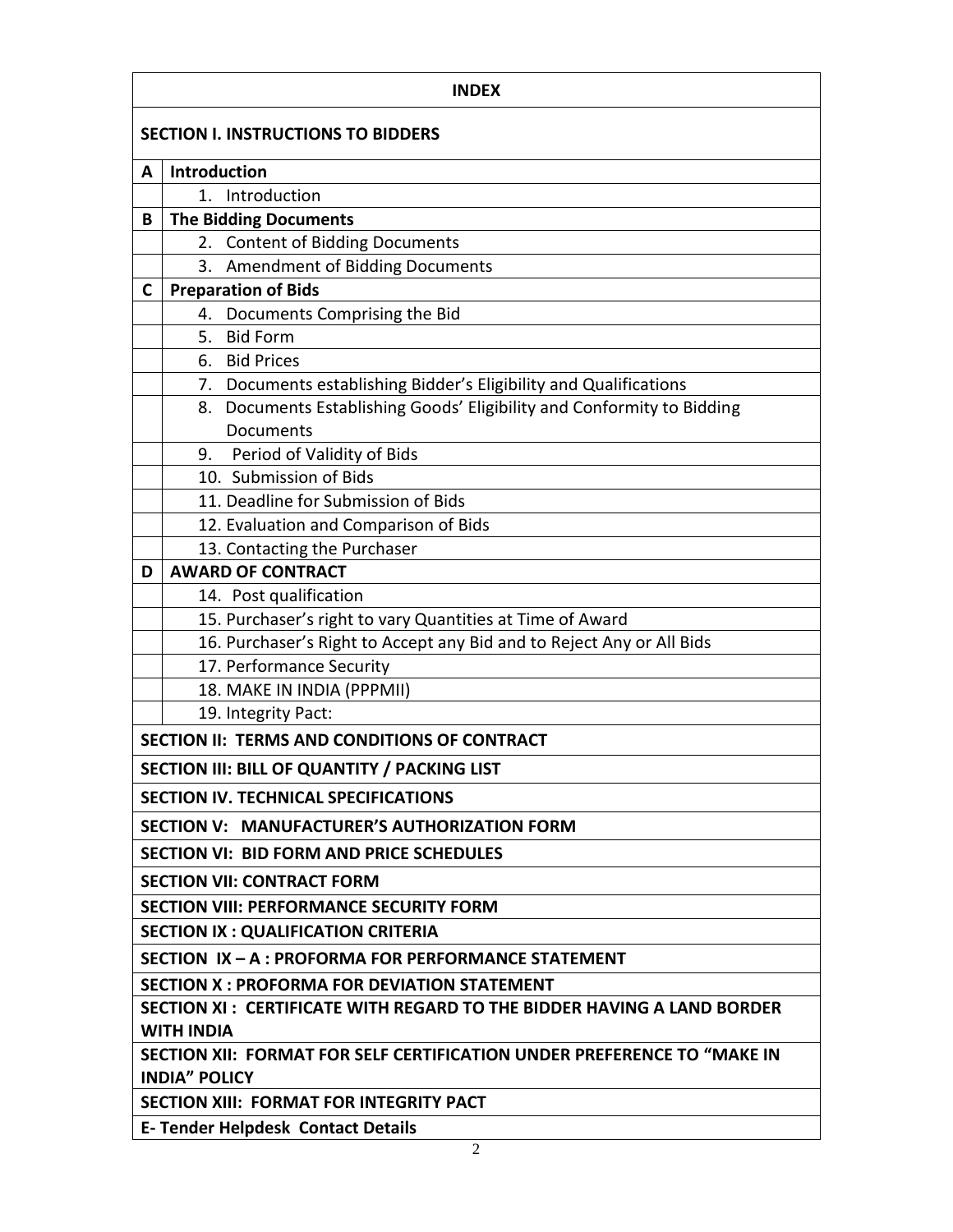### **SECTION I. INSTRUCTIONS TO BIDDERS**

### **A. INTRODUCTION**

1. Central Institute of Petrochemicals Engineering & Technology (CIPET) formerly known as Central Institute of Plastics Engineering & Technology (CIPET) is an ISO 9001:2015 QMS, NABL, ISO/IEC 17025:2005 accredited premier National Institute devoted to Skill Development, Technology Support, Academic & Research (STAR) activities for the growth of petrochemicals & allied industries in the country. CIPET was established by Government of India in 1968 at Chennai. Today, CIPET has 42 centres spread across the country – 7 Institute of Petrochemicals Technology (IPT) at Ahmedabad, Bhubaneswar, Chennai, Jaipur, Kochi, Lucknow & Raipur; 29 Centre for Skilling & Technical Support (CSTS) at Ahmedabad, Agartala, Amritsar, Aurangabad, Baddi, Balasore, Bhopal, Bhubaneswar, Chandrapur, Chennai, Dehradun, Guwahati, PWMC-Borgaon, Gwalior, Hajipur, Haldia, Hyderabad, Imphal, Jaipur, Kochi, Korba, Lucknow, Madurai, Murthal, Mysore, Raipur, Ranchi, Valsad & Vijayawada and; 3 School for Advanced Research in Polymers (SARP) at LARPM – Bhubaneswar; ARSTPS – Chennai & APDDRL – Bengaluru and 3 Sub-Centres at Palakkad, Tamot & Paradip. 05 more centres are in the process of establishment. CIPET kept on expanding and diversifying its activities by establishment of centres in different parts of the country and introduction of new programs to meet the industry's requirements.

## **B. BIDDING DOCUMENTS**

#### **2. Content of Bidding Documents**

- 2.1 The Bidding Documents includes Instruction to Bidders, Terms and Conditions of Contract, Schedule of Requirements, Technical Specifications, Manufacturer's Authorization Form, Bid Form and Price Schedules, Contract Form, Performance Security Form, Deviation Statement, declarations.
- 2.2 The Bidder is expected to examine all instructions, forms, terms and specifications in the Bidding Documents. Failure to furnish all information required by the Bidding Documents or submission of a bid not substantially responsive to the Bidding Documents in every respect will be at the Bidder's risk and may result in rejection of the bid.

#### **3. Amendment of Bidding Documents**

- 3.1 At any time prior to the deadline for submission of bids, the Purchaser may, for any reason, whether at their own initiative or in response to a clarification requested by a prospective bidder, modify the Bidding Documents by amendment.
- 3.2 In order to afford prospective Bidders reasonable time in which to take the amendment into account in preparing their bid, the Purchaser may, at their discretion, extend the deadline for the submission of bids.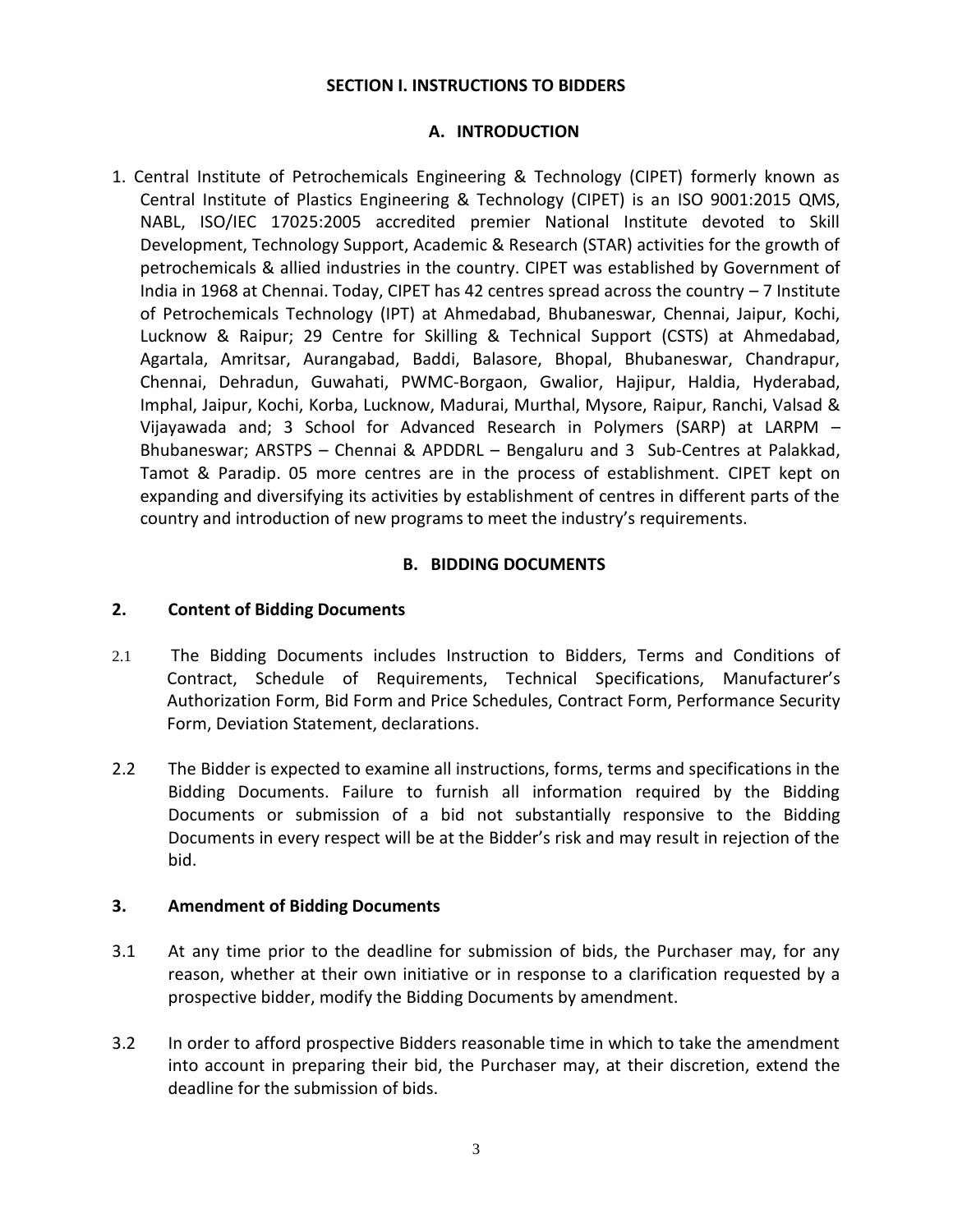3.3 It is the bidders' responsibility to visit the CIPET website and [GeM](http://www.tenderwizard.com/CIPET) Portal frequently to know the latest updates/ amendments/corrigendum / addendum / clarification if any.

# **C. PREPARATION OF BIDS**

### **4 Documents Comprising the Bid**

- 4.1 The bid prepared by the Bidder shall comprise the following components:
	- (a) A Bid Form and Price Schedule completed in accordance with Clauses 5 and 6;
	- (b) Documentary evidence establishing in accordance with Clause 7 that the Bidder is eligible to bid and is qualified to perform the contract if its bid is accepted;
	- (c) Documentary evidence establishing in accordance with Clause 8 that the goods (machinery/equipment/software) and ancillary services and conforming to the Bidding Documents;

### **5. Bid Form**

The Bidder shall complete the Bid Form and the appropriate Price Schedule furnished in the Bidding Documents, indicating for the goods to be supplied, a brief description of the Goods, their country of origin, quantity and prices.

### **6. Bid Prices**

- 6.1 The Bidder shall indicate on the price schedule attached to these documents, the unit prices and total Bid Prices of the goods, proposed to supply under the Contract.
- 6.2 Fixed Price: Prices quoted by the Bidders shall be fixed during the Bidder's Performance of the Contract and not subject to variation on any account. A bid Submitted with an adjustable price quotation will be treated as non-responsive and rejected.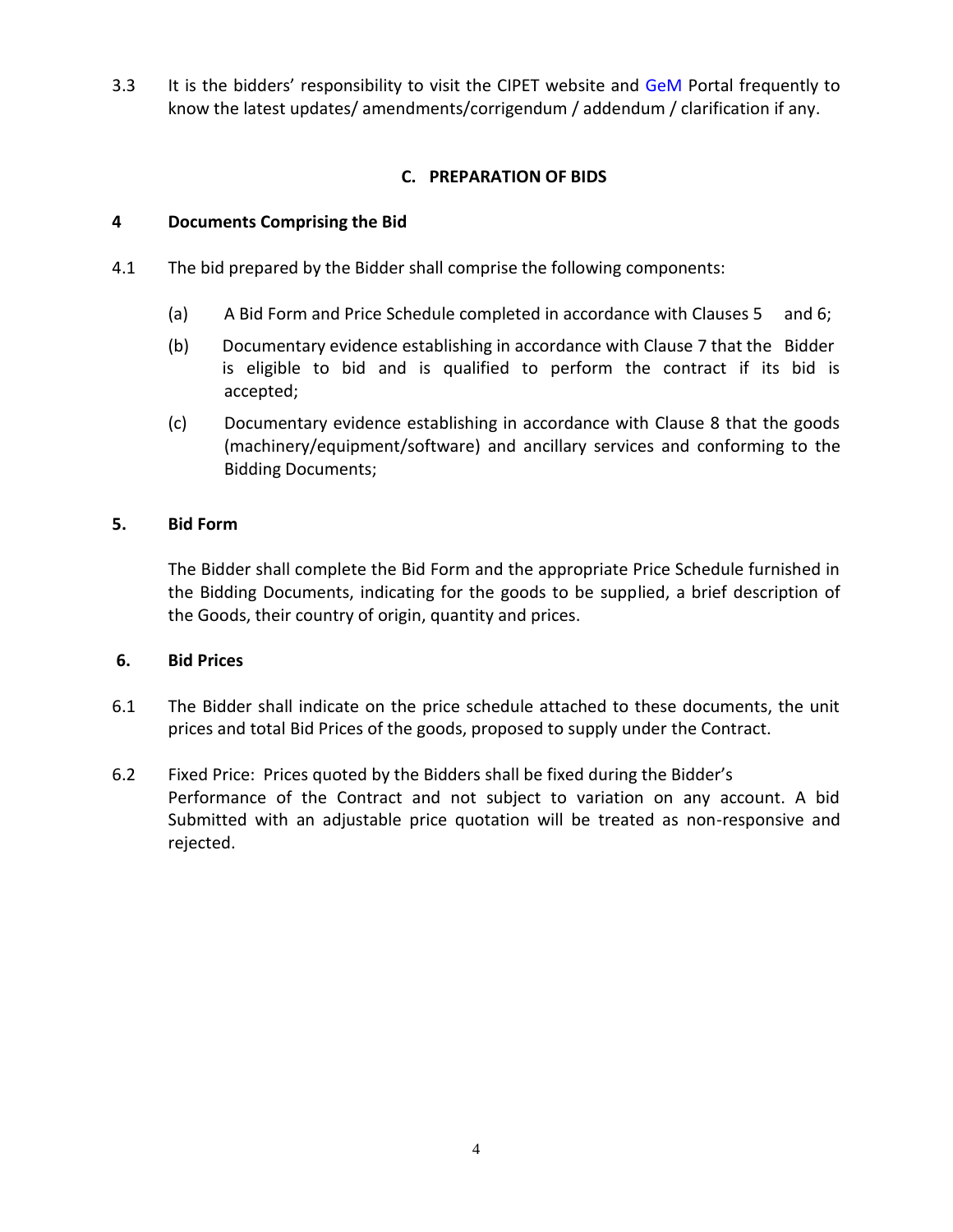# **7. Documents establishing Bidder's Eligibility and Qualifications**

- 7.1 Pursuant to Clause 4, the Bidder shall furnish, as part of its bid, documents establishing the bidder's eligibility to bid and its qualifications to perform the Contract if its bid is accepted.
- 7.2 The documentary evidence of the Bidder's qualifications to perform the Contract if its bid is accepted, shall establish to the Purchaser's satisfaction:
- (a) that, in the case of a Bidder offering to supply goods under the contract which the Bidder did not manufacture or otherwise produce, the Bidder has been duly authorized **(as per authorization form in Section V)** by the goods manufacturer or producer to supply the goods in India.
- (b) that, in the case of a Bidder not doing business within India, the Bidder is or will be (if successfully represented by an agent in India) equipped and able to carry out the Supplier's maintenance, repair and spare-parts stocking obligations prescribed by the Conditions of the Contract and / or Technical Specifications
- (c) that the Bidder has the financial, technical, and production capability necessary to perform the Contract and meets the criteria outlined in the qualification criteria specified in **Section IX** (Bidders should furnish information on their past performance and per proforma in **Section-IX A**) .
- (d) If the Bidder has already supplied / received order to supply any equipment / machine to CIPET or any Government organization, the performance, timeline and quality of supply and services will be considered as qualifying criteria.

# **8. Documents Establishing Goods' Eligibility and Conformity to Bidding Documents**

- 8.1 The Bidder shall furnish, as part of its bid, documents establishing the eligibility and conformity to the Bidding Documents of all goods and services which the bidder proposes to supply under the Contract.
- 8.2 The documentary evidence of the goods and services eligibility shall consists of a statement in the Price Schedule on the country of origin of the goods and services which shall be confirmed by a certificate of origin at the time of shipment.
- 8.3 The documentary evidence of the goods and services conformity to the Bidding Documents may be in the form of literature, drawings and data, and shall furnish:
	- (a) a detailed description of the goods essential technical and performance characteristics;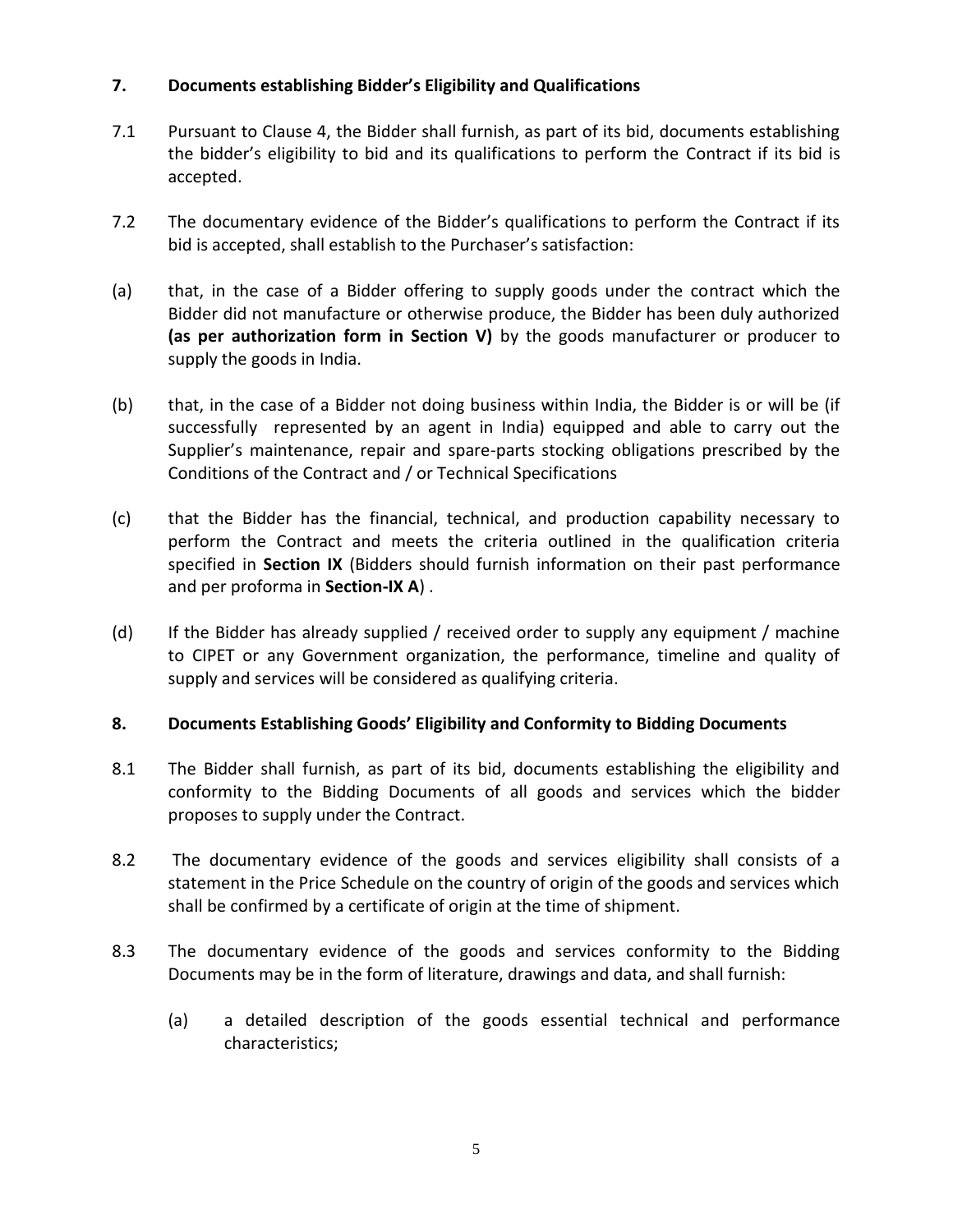- (b) a list giving full particulars, including available sources and current prices, of all spare parts, special tools, etc., may be quoted as an additional cost, which may be considered if required; and
- (c) a clause-by-clause commentary on the Purchaser's Technical Specifications demonstrating the goods and services substantial responsiveness to those specifications or a statement of deviations and exceptions to the provisions of the Technical Specifications (As per deviation statement in section IX Annexured)
- 8.4 For purposes of the commentary, the Bidder shall note that standards for workmanship, material and equipment, and references to brand names or catalogue numbers designated by the Purchaser in its Technical Specifications are intended to be descriptive only and not restrictive. The Bidder may substitute alternative standards, brand names and/or catalogue numbers in its bid, provided that it demonstrates to the Purchaser's satisfaction that the substitutes are substantially equivalent or superior to those designated in the Technical Specifications.

# **9. Period of Validity of Bids**

- 9.1 Bids shall remain valid for 90 days after the date of bid opening prescribed by the Purchaser. A bid valid for a shorter period may be rejected by the Purchaser as nonresponsive.
- 9.2 In exceptional circumstances, the Purchaser may solicit the Bidder's consent to an extension of the period of validity. The request and the responses thereto shall be made in writing (or by cable or fax or e.mail). A Bidder may refuse the request without forfeiting its bid security. A Bidder granting the request is not be required or permitted to modify its bid.

# **10. Submission of Bids**

**10.1** The detailed technical specification of the equipment is enclosed as Section IV of Bid document, Offer should be of two parts Viz., **"TECHNICAL BID"** and **"COMMERCIAL BID"** The content of the both bids should be as under;

# **(a) TECHNICAL BID should include the following**:-

| 1. | Certificate of Registration for GST                                                                                                                                  |
|----|----------------------------------------------------------------------------------------------------------------------------------------------------------------------|
| 2. | Auditor Certificate confirming the Turnover for the past three years<br>2017-18, 2018-19, 2019-20 (Separate One page Auditor Certificate<br>confirming the turnover) |
|    |                                                                                                                                                                      |
| 3. | Certificate of Registration for NSIC / MSME / Startup / Others                                                                                                       |
| 4. | Bid Form (Section VI)                                                                                                                                                |
| 5. | Authorization certificate from OEM (If not a Manufacturer for the<br>machine / equipment) - (Section - V)                                                            |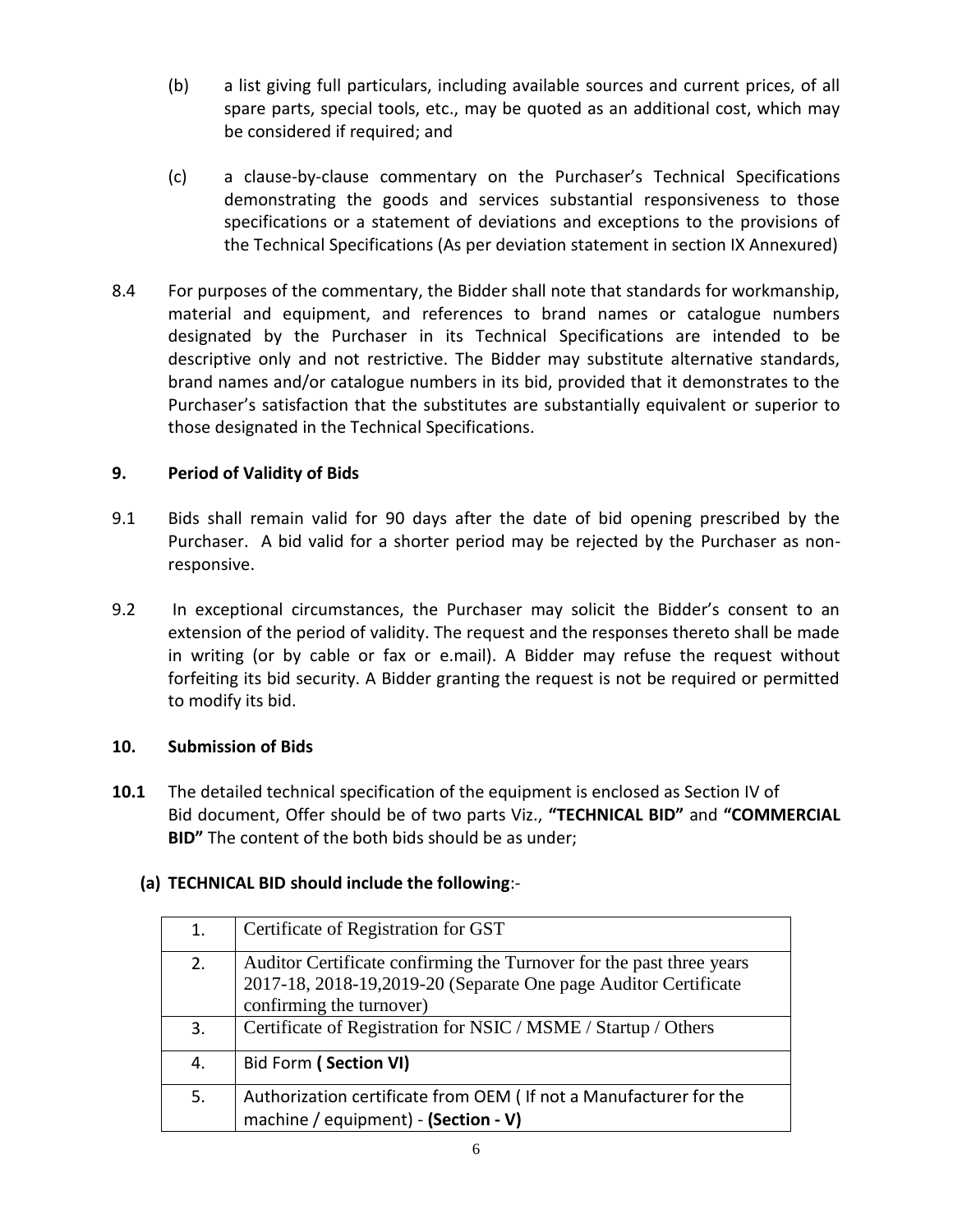| 6  | BOQ / Packing List (each and every part of the equipment & standard     |
|----|-------------------------------------------------------------------------|
|    | acessories to run the machine) $-$ (Section $-$ III)                    |
| 7  | Technical Catalogue / Brouchures / Leaflet clearly mentioning the       |
|    | Model number, name of equipment and technical details                   |
| 8  | Client Certificate for Past Three years year's supplies of similar/same |
|    | goods/equipments and satisfactory performance.                          |
|    | Performa for performance statement (Section - IX-A) along<br>$1_{-}$    |
|    | with the certificate from the client/user organisation.                 |
|    | Proforma for Deviation Statement (Section - X)<br>2.                    |
| 9  | Declaration - Land border with India ------ (Section - XI)              |
| 10 | Format for Self Certification under Preference to "MAKE IN INDIA"       |
|    | Policy (Section - XII)                                                  |
| 11 | Format for Integrity Pact (Section - XIII)                              |
| 12 | Time allowed for Technical Clarifications during technical evaluation - |
|    | 01 (one day only)                                                       |
| 13 | During Bid Time, any queries regarding bid document / technical         |
|    | specifications should be raised before 7 days of the Bid closing time.  |
| 14 | Any other information which the bidder would like to state about the    |
|    | technically of the equipment                                            |

### **(b). COMMERCIAL BID should include the following:-**

- 1. Statement showing the price of the each items of spare parts and optional accessories which is mentioned in the Technical Bid.
- 2. Conditional bids will not be accepted. The condition laid down by CIPET is final and binding on all bidders.
- 3. The quote should be in Indian Currency (INR) only.
- 4. CIPET is exempted for Customs Duty (CDEC) in terms of GOI Notification No.51/96 Dated 23.07.1996, Notfn.No.47/2017-Integrated Tax (Rate) dt.14.11.2017 and Notfn.No.45/2017-Central Tax (Rate) dt.14.11.2017, Notfn.No.45/2017-Union Territory Tax (Rate) dt.14.11.2017, as amended from time to time

**Custom Duty and GST exemption certificate will be issued only for the equipment used for R&D Purpose and same will be mentioned in the Price Bid. The rate should be quoted considering the Custom duty and GST exemption eligibility.**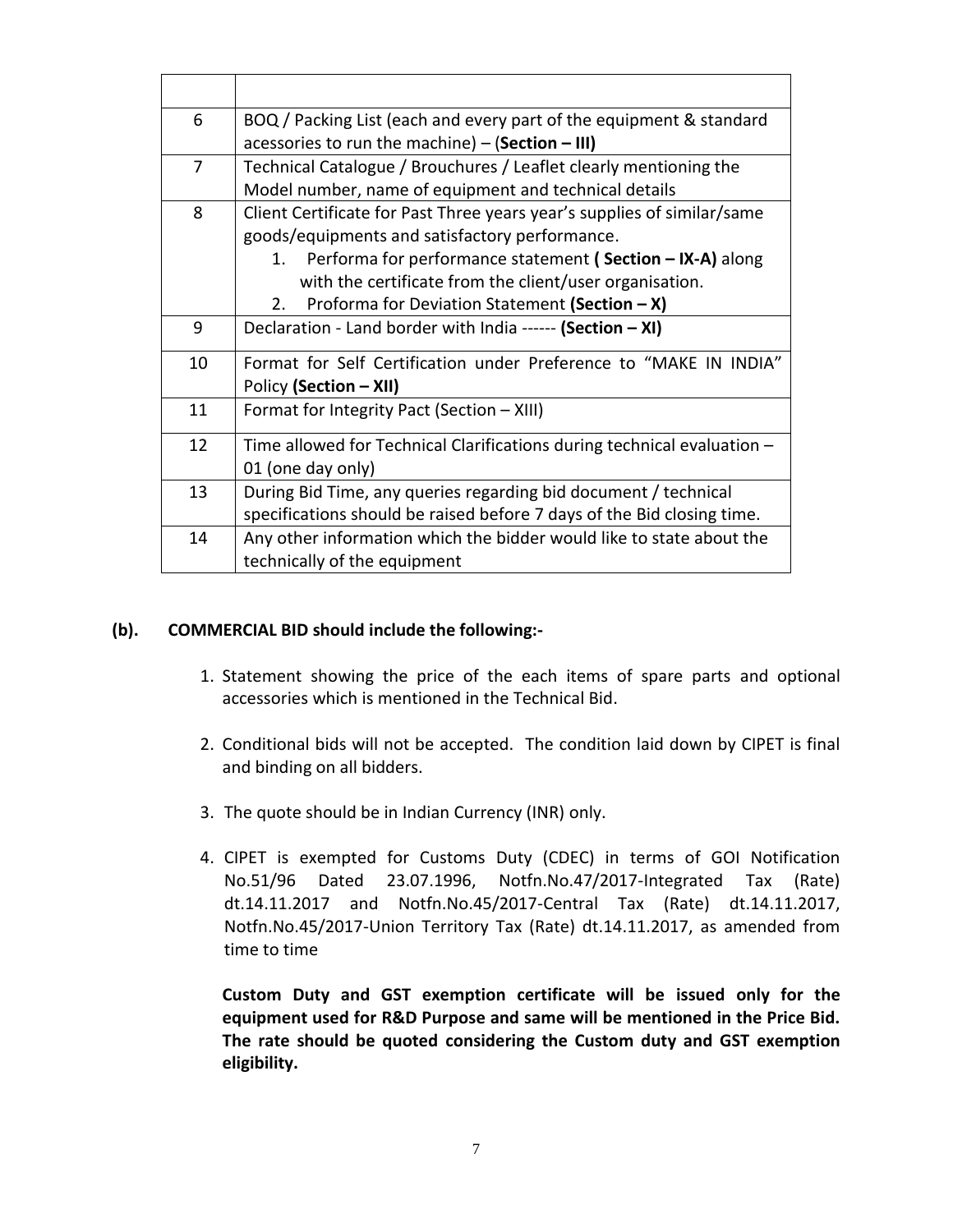- 5. CIPET reserves the right to accept or reject any or all tenders either in part or in full without assigning any reasons thereof.
- 10.2 The bids, which are not containing the statements, mentioned in 10.1 (a) & (b) are liable to be rejected.
- 10.3 The proforma of Annexures (Sections) in the Bidding document, wherever necessary, should be typed on the bidder's letter head and upload the same.
- 10.4 Price Schedule should be submitted in the prescribed format given under price schedule of the Bidding Document.
- 10.5 The Deviation Statement enclosed should be duly filled in and submitted along with Bidding Document.
- 10.6 Quotes received without price schedule, and deviation statement as per our prescribed format, will summarily be rejected.
- 10.7 Relaxation of Norms for Startup and Micro & Small Enterprises in Public Procurement on Prior experience - Prior Turnover Criteria is applicable; hence the MSME / NSIC certificate should be submitted.

**Relaxation in Prior Turnover and Experience:** CIPET reserves its right to relax the condition of prior turnover and prior experience for start-up enterprises subject to meeting of quality & technical specifications. The decision of the Procuring Entity in this regard shall be final.

- 10.8 In pursuance of Rule 153(iii) of GFR-2017, preference to "Make in India" shall be given in Procurement.
- 10.9 Restriction of Bidders from Countries sharing Land Borders with India: vide Department of Expenditure, MOF, Govt. of India OM No.6/18/2019-PPD dated: 23/07/2020 and its subsequent order dated 23.07.2020 and 24.07.2020 is applicable in this tender.

### **11. Deadline for Submission of Bids**

The Purchaser may, at its discretion, extend this deadline for submission of bids by amending the Bid Documents in accordance with Clause 3, in which case all rights and obligations of the Purchaser and Bidders previously subject to the deadline will thereafter be subject to the dead-line as extended.

### **12. Evaluation and Comparison of Bids**

12.1 The Purchaser will evaluate and compare the bids previously determined to be Substantially responsive.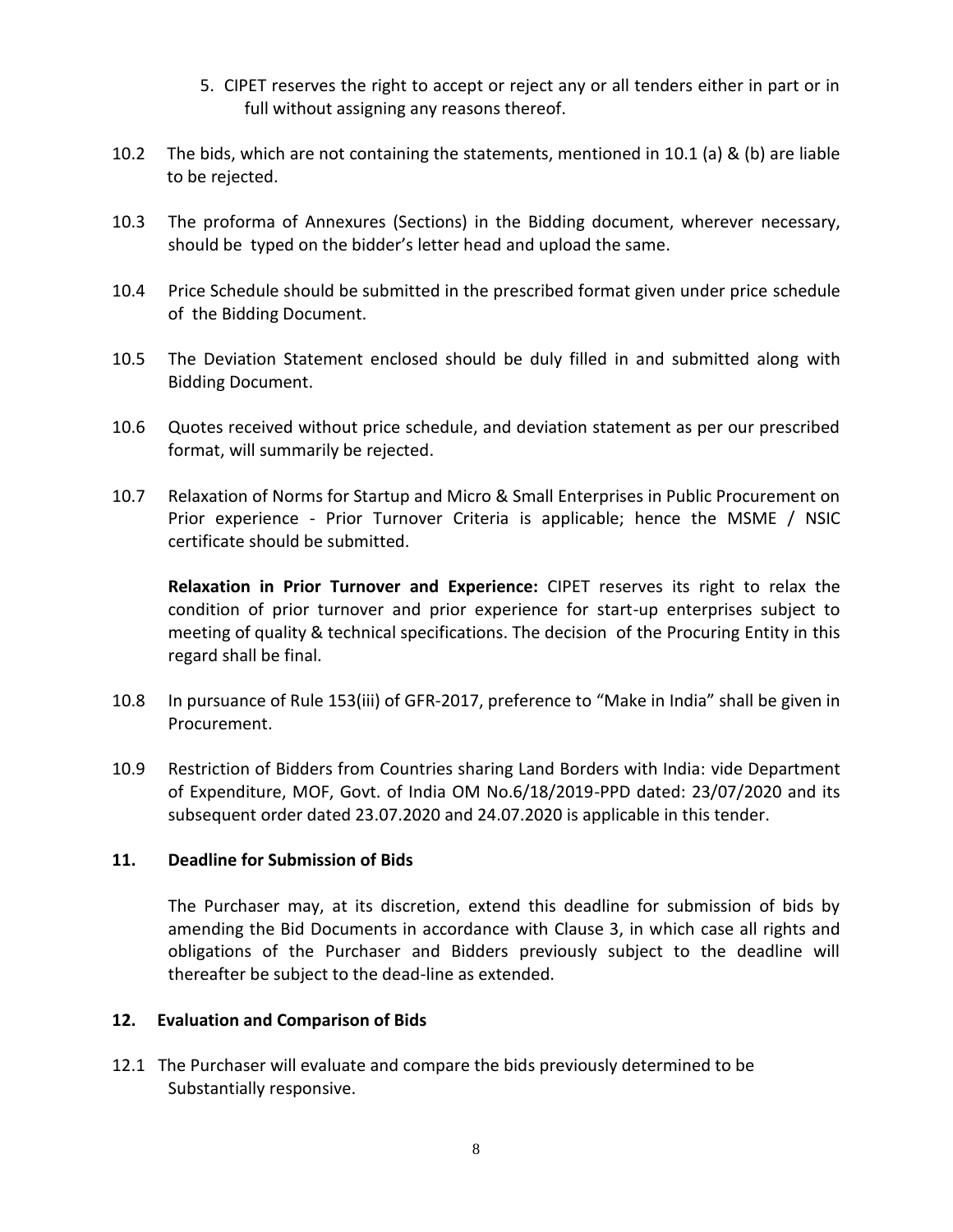12.2 The availability in India of spare parts and after-sales services for the equipment offered (imported goods) – in the bid; CIPET reserves right to accept any bid and to reject any bid or all bids.

## **13. Contacting the Purchaser**

No Bidder shall contact/correspond / communicate the Purchaser on any matter relating to the bid at any time.

# **D. AWARD OF CONTRACT**

## **14. Post qualification**

- 14.1 The Purchaser will determine to its satisfaction whether the Bidder selected as having submitted the lowest evaluated responsive bid is qualified to satisfactorily perform the Contract.
- 14.2 The determination will take into account the Bidder's financial, technical and production capabilities. It will be based upon an examination of the documentary evidence of the Bidder's qualifications submitted by the Bidder, pursuant to Clause 8, as well as such other information as the Purchaser deems necessary and appropriate.
- 14.3 An Affirmative determination will be a prerequisite for award of the Contract to the Bidder. A negative determination will result in rejection of the Bidder's bid,

# **15. Purchaser's right to vary Quantities at Time of Award**

The Purchaser reserves the right at the time of award of Contract to increase or decrease of the quantity of goods and services specified in the Schedule of Requirements without any change in price or other terms and conditions. The tendered quantity can be increased or decreased by 25 (Twenty-Five) per cent for ordering, if so warranted.

# **16. Purchaser's Right to Accept any Bid and to Reject Any or All Bids**

The Purchaser reserves the right to accept or reject any bid, and to annul the bidding process and reject all bids at any time prior to award of Contract, without thereby incurring any liability to the affected Bidder or Bidders or any obligation to inform the affected Bidders or Bidders of the grounds for the purchaser's action.

### **17. Performance Security**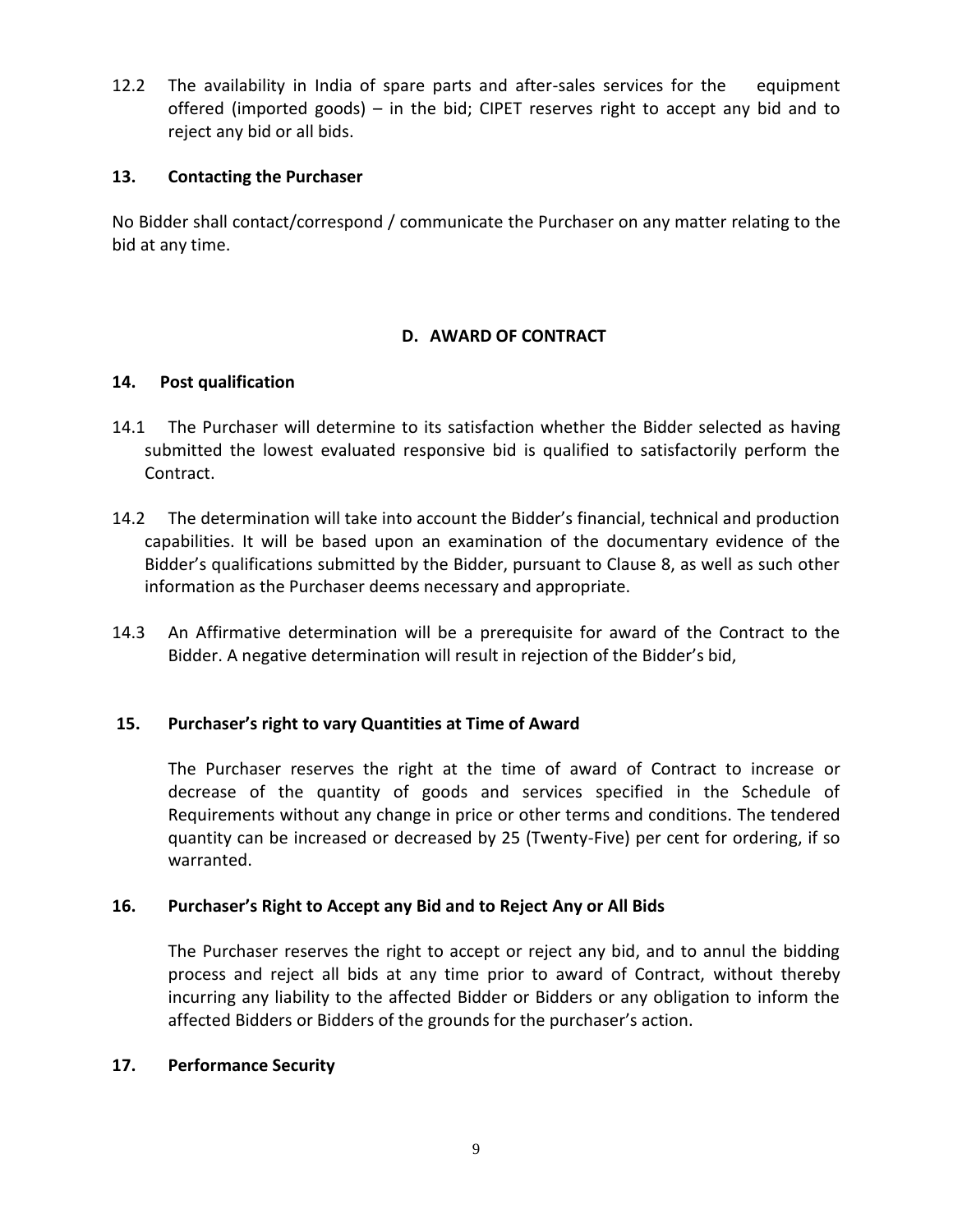Within 21 days of the receipt of Notification of award of Contract from the Purchaser, the successful Bidder shall furnish the performance security in accordance with the Conditions of Contract, in the Performance Security Form provided In the Bidding Documents .

Performance Security may be furnished in the form of Insurance Surety Bonds, Account Payee Demand Draft, Fixed Deposit Receipt from a Commercial bank, Bank Guarantee from a Commercial bank or online payment in an acceptable form safeguarding the purchaser's interest in all respects.

## **18. Self Certification under Preference to "MAKE IN INDIA" Policy:**

Bidders can study the general conditions, definitions, Govt. Directives applicable in respect of Local content and prescribed tender condition and should submit the self certification format **(Section XII).**

## **19. Integrity Pact :-**

The Integrity Pact envisages an agreement between the prospective vendor/bidder and the buyer committing the persons/officials of both the parties not to exercise any corrupt influence on any aspect of the contract. The Integrity pact agreement to be signed by the bidder when the contract exceeds the threshold value of Rs 32.50 lakhs for the financial year 2021-22 . All Bidders shall have to sign the Integrity Pact as per **(Section – XIII**). Bids without a signed Integrity Pact shall be rejected

\*\*\*\*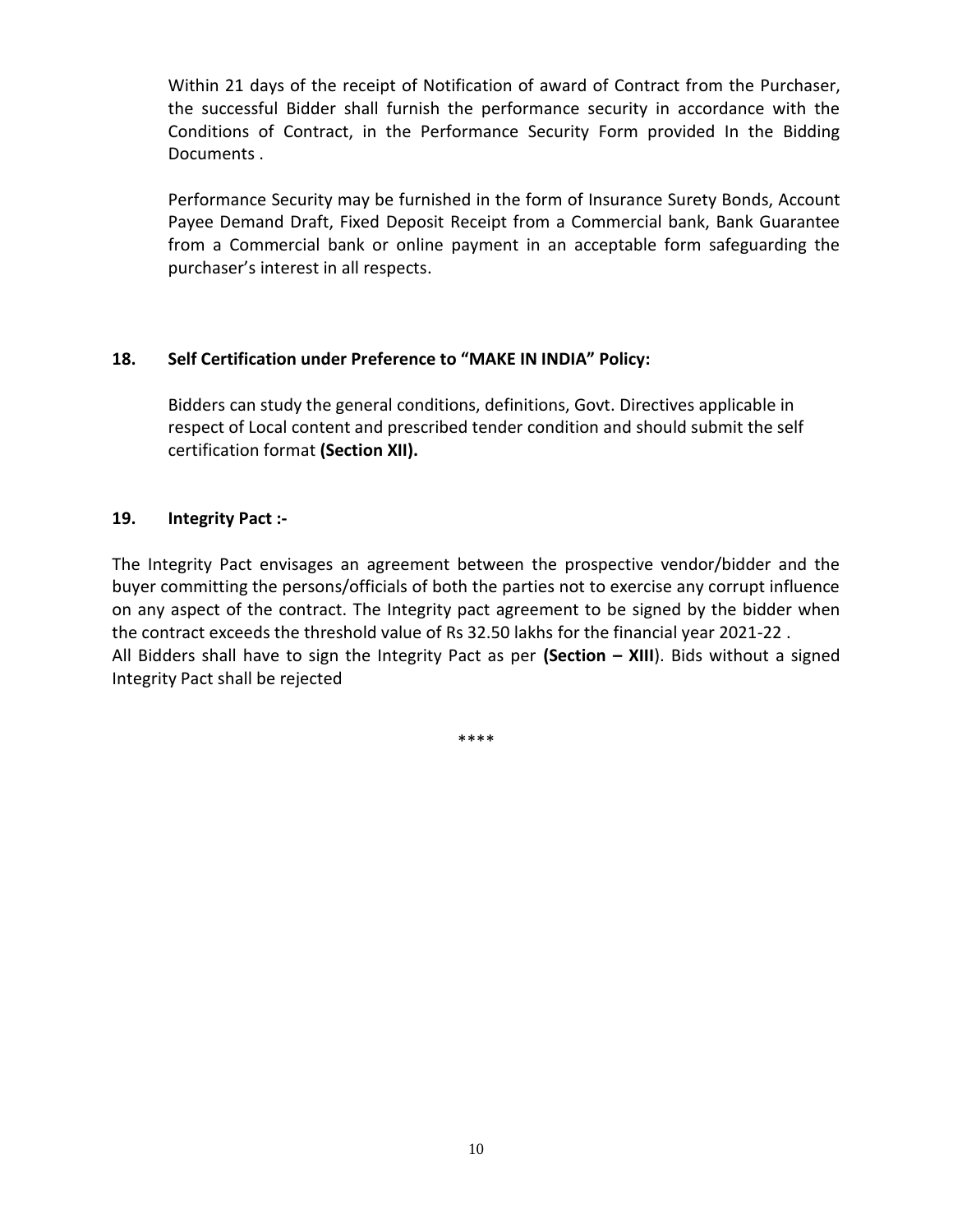# **SECTION - II. TERMS AND CONDITIONS OF CONTRACT**

**1. The following are the Terms and Conditions of Contract**.

# **2. Definitions**

- (a) The purchaser is : CIPET Head Office, Guindy, Chennai- 32, Tamilnadu, India,
- (b) The Supplier is ………………………………………………………..

# **3. Performance cum Security Deposit**

- 3.1 Within 21 days after the Supplier's receipt of Purchase Contract, the Supplier shall furnish performance security to the Purchaser for an amount of 3% of the contract value valid up to 60 days after the date of Completion of performance Obligations including supply, Installation and warranty obligations.
- 3.2 The Performance Security shall be denominated in the currency of the Contract or in a freely convertible currency acceptable to the Purchaser, and shall be in one of the following forms:
- (a) A Bank guarantee or irrevocable Letter of Credit, issued by a nationalized bank located in India and in the form provided in the Bidding Documents or another form acceptable to the purchaser; or
- (b) Performance Security may be furnished in the form of Insurance Surety Bonds, Account Payee Demand Draft, Fixed Deposit Receipt from a Commercial bank, Bank Guarantee from a Commercial bank or online payment in an acceptable form safeguarding the purchaser's interest in all respects.
- (c) Demand Draft in favour of CIPET, payable at Chennai. (INDIA).
- 3.3 The performance security will be discharged by the Purchaser and returned to the Supplier not later than 60 days following the date of completion of the Supplier's performance obligations, including any warranty obligations, under the Contract.

# **4. Delivery and Documents**

# **4.1 For Imported Goods**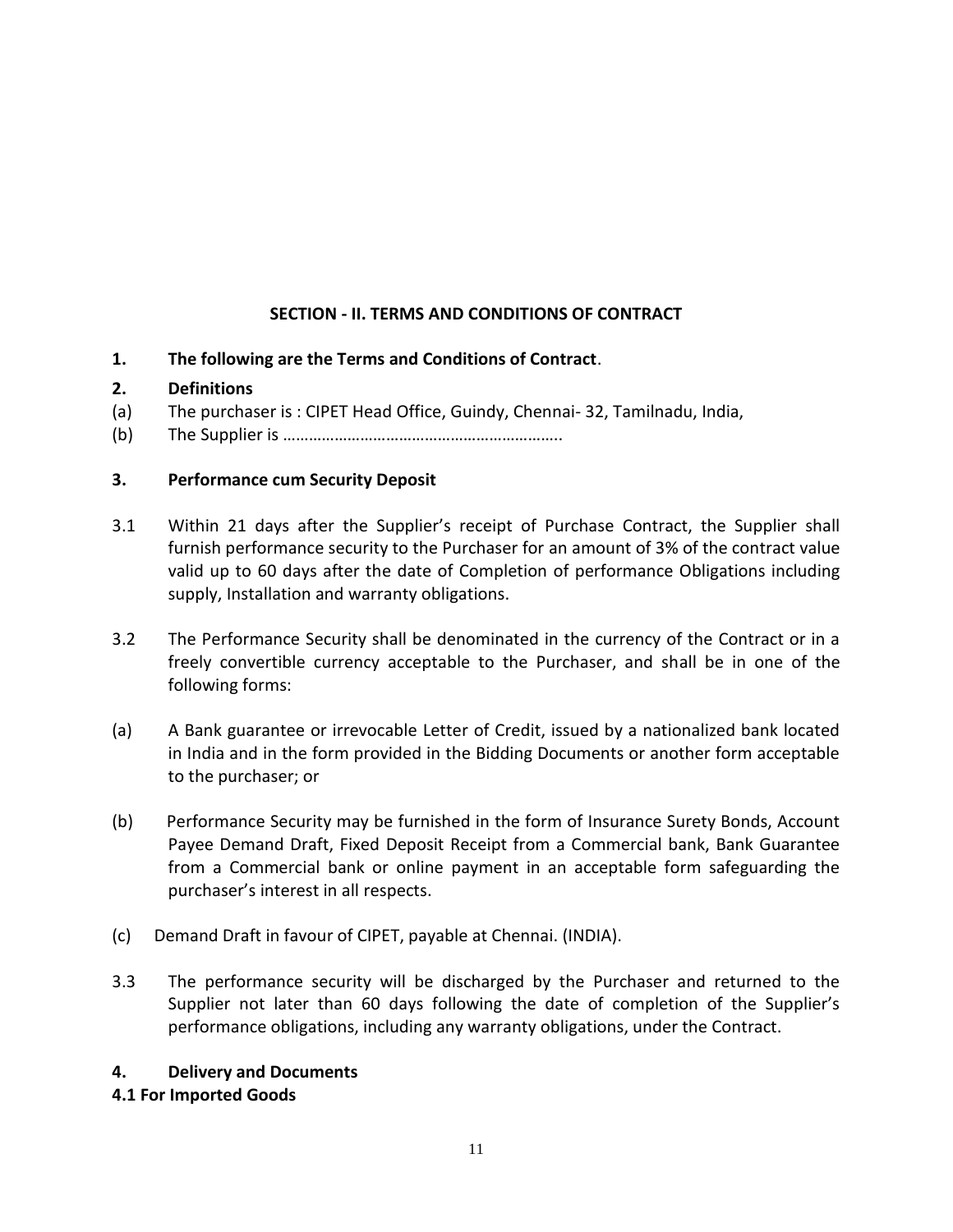- i. Original and three copies of Supplier's invoice showing Goods description, quantity, unit price, total amount.
- ii. Original and three copies of the negotiable clean, on –board bill of lading marked freight prepaid and three copies of non-negotiable bill of lading.
- iii. Five Copies of packing list identifying contents of each package.
- iv. Insurance Certificate.
- v. Manufacturer's /Supplier's guaranty certificate.
- vi. Inspection certificate, issued by the nominated inspection agency and the supplier factory inspection report; and
- vii. Certificate of Origin.
- viii. Relevant documents having various parameters (Quality assurance check documents) for pre-delivery inspection / dispatch clearance.
- ix. Customs clearance: It is the responsibility of the supplier to carryout the Customs clearance and supply at respective destination.

# **4.2 For Domestic Goods:**

Original and Three copies of:

- i. Copies of the Supplier invoice showing Goods description, quantity, unit price, total amount.
- ii. Railway receipt /Acknowledgement of receipt of goods from the consignee(s);
- iii. Manufacturer's /Supplier's guarantee Certificate;
- iv. Inspection Certificate issued by the nominated inspection agency and the
- v. Supplier's factory inspection report.
- vi. Certificate of origin and
- vii. Prior intimation and co-ordination with respective CIPET centres for pre-delivery inspection at Original Equipment Manufacturer's / Supplier's site.
- 4.3 The above documents shall be received by the Purchaser before arrival of the goods (expect where the goods have been delivered directly to the consignee with all documents) and if not received, the supplier will be responsible for any consequent expenses.
- 4.4 Pre Delivery Inspection (PDI) The PDI scope includes Demonstration and working condition of the equipment / machinery, checking of standard accessories, spare parts, etc., as per Technical specification of Tender and it will be conducted at Supplier site, by CIPET officials on receipt of confirmation from the supplier on readiness of equipment. The supplier has to inform the readiness of equipment / machinery for PDI well in advance to the respective CIPET centres.
- 4.5 In case PDI is not conducted for any equipment at supplier site, for any reason, PDI will be conducted at CIPET before installation.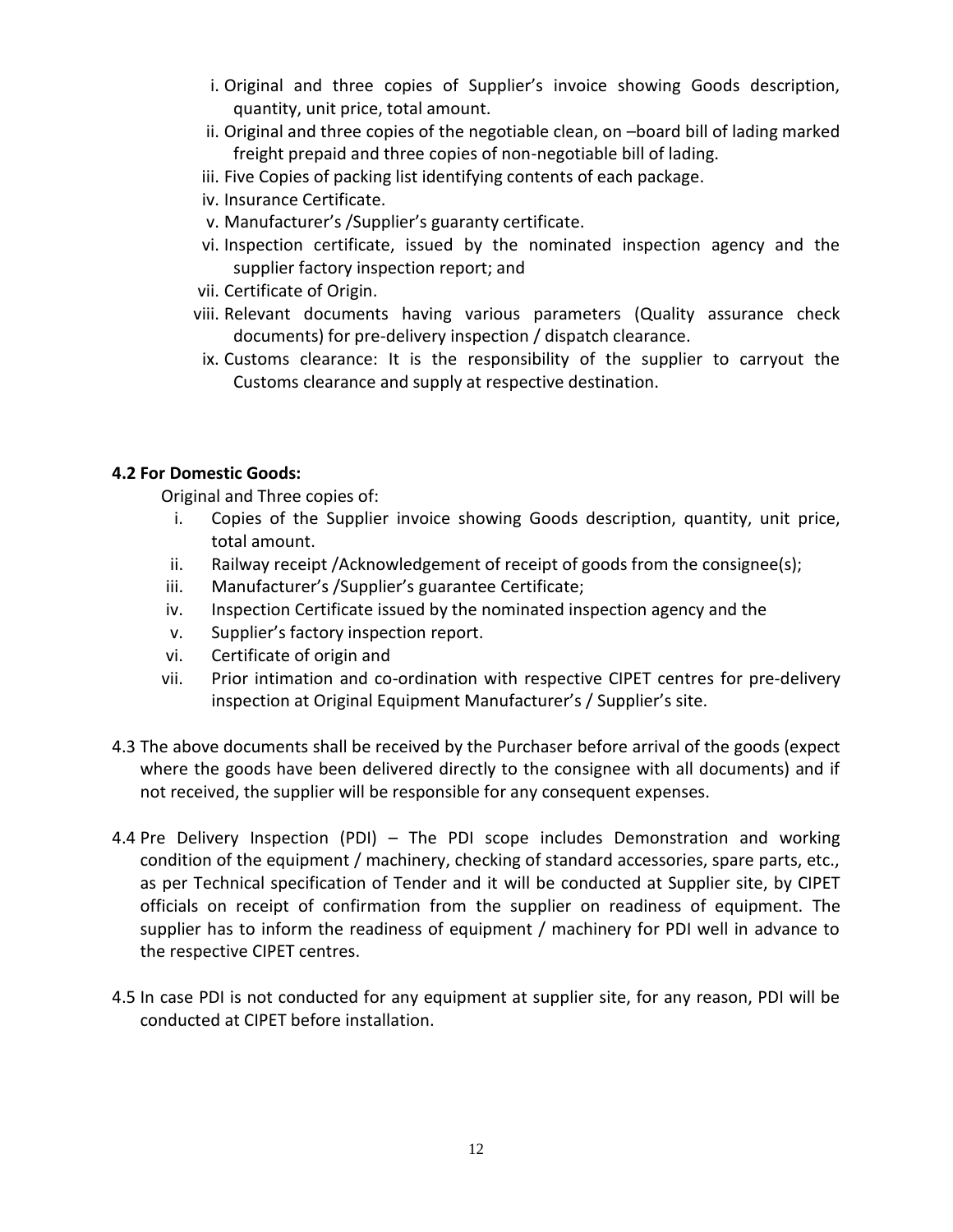# **5. Incidental Services**

The following services covered shall be furnished and the cost shall be included in the contract price ;

- i. Complete erection of all equipments
- ii. Commissioning of all equipments. This includes trial run and proving test.
- (iii) Furnishing of detailed operations and maintenance manual for each
	- appropriate unit of supplied Goods:

# **6. Spare Parts**

Supplier shall carry sufficient inventories to assure ex-stock supply of consumables, spares such as gaskets, plugs, washers, belts etc., Other spare parts and components shall be supplied as promptly as possible but in any case within one month of Placement of order.

# **7. Warranty/Guarantee**

- 7.1 The Supplier warrants that the Goods supplied under this Contract are new, unused, of the most recent or current models and incorporate all recent improvements in design and materials unless provided otherwise in the Contract. The Supplier further warrants that the Goods supplied under this Contract shall have no defect arising from design, materials or workmanship (except insofar as the design or material is required by the Purchaser's Specifications) or from any act or omission of the supplier, that may develop under normal use of the supplied Goods in conditions obtaining in the country of final destination.
- 7.2 This warranty/guarantee period shall remain valid as mentioned in the Technical Bid after the Goods or any portion thereof as the case may be, have been delivered and Commissioned at the final destination indicated in the Contract.
- 7.3 The Purchaser shall promptly notify the Supplier, in writing, of any claims arising under this warranty.
- 7.4 Upon receipt of such notice, the Supplier shall, with all reasonable speed, repair or replace the defective Goods or parts thereof, without cost to the Purchaser.
- 7.5 If the Supplier, having been notified, fails to remedy the defect(s) within a reasonable period, the Purchaser may proceed to take such remedial action as may be necessary, at the Supplier's risk and expense and without prejudice to any other rights which the Purchaser may have against the Supplier under the Contract.
- 7.6 The Supplier must provide the following warranties:
- (a) The equipment proposed is Complete in every way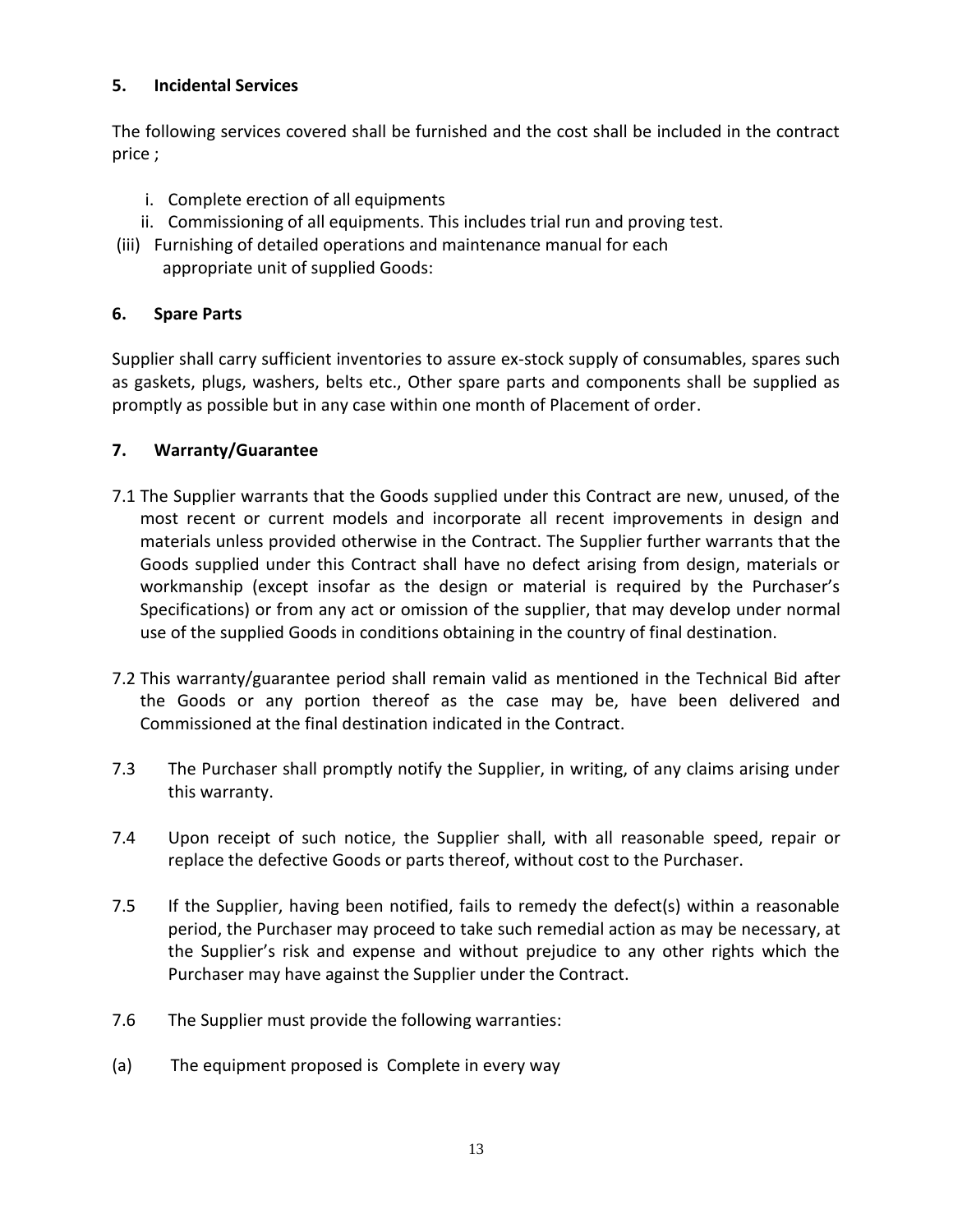- (b) The hardware/software specification, Capabilities and performance characteristics are as stated in the bidder's proposal and accompanying documentation.
- (c) The supplier will offer to the Purchaser all technological updates, cost reductions and facilities, which are offered to other clients, in India, during the Contract tenure.
- If the supplier is acting directly for the manufacturer of the Goods and Services, the Manufacture must honor these guarantee.

The MAINTENANCE SERVICE shall be as follows.

- (a) Free maintenance services shall be provided by the Supplier during the period of warranty.
- (b) The maximum response time for maintenance complaint from any of the destination specified in the Schedule of requirements (i.e. time required for supplier's maintenance engineer to report at the installation after a request call/email is made or letter is written) shall not exceed 24 hours.

#### **8. Payment**

Payment of contract shall be made in the INR specified in the bid in the following manner:

**100%** payment will be released on supply, installation and final acceptance after commission at site and submission of claim supported by the acceptance certificate issued by the Purchaser's Representative.

In case PDI is not conducted for any equipment at supplier site, for any reason, PDI will be conducted at CIPET before installation.

#### **9. Prices**

Prices payable to the supplier as stated in the contract shall be firm and not subject to any adjustment.

#### **10. Sub-contracts**

The Supplier shall notify the Purchaser in writing of all subcontracts awarded under the Contract if not already specified in his bid. Such notification, in his original bid or later, shall not relieve the Supplier from any liability or obligation under the Contract.

Sub contracts shall be only be bought out items and sub assemblies.

### **11. Resolution of Disputes**

The dispute resolution mechanism to be applied shall be as follows: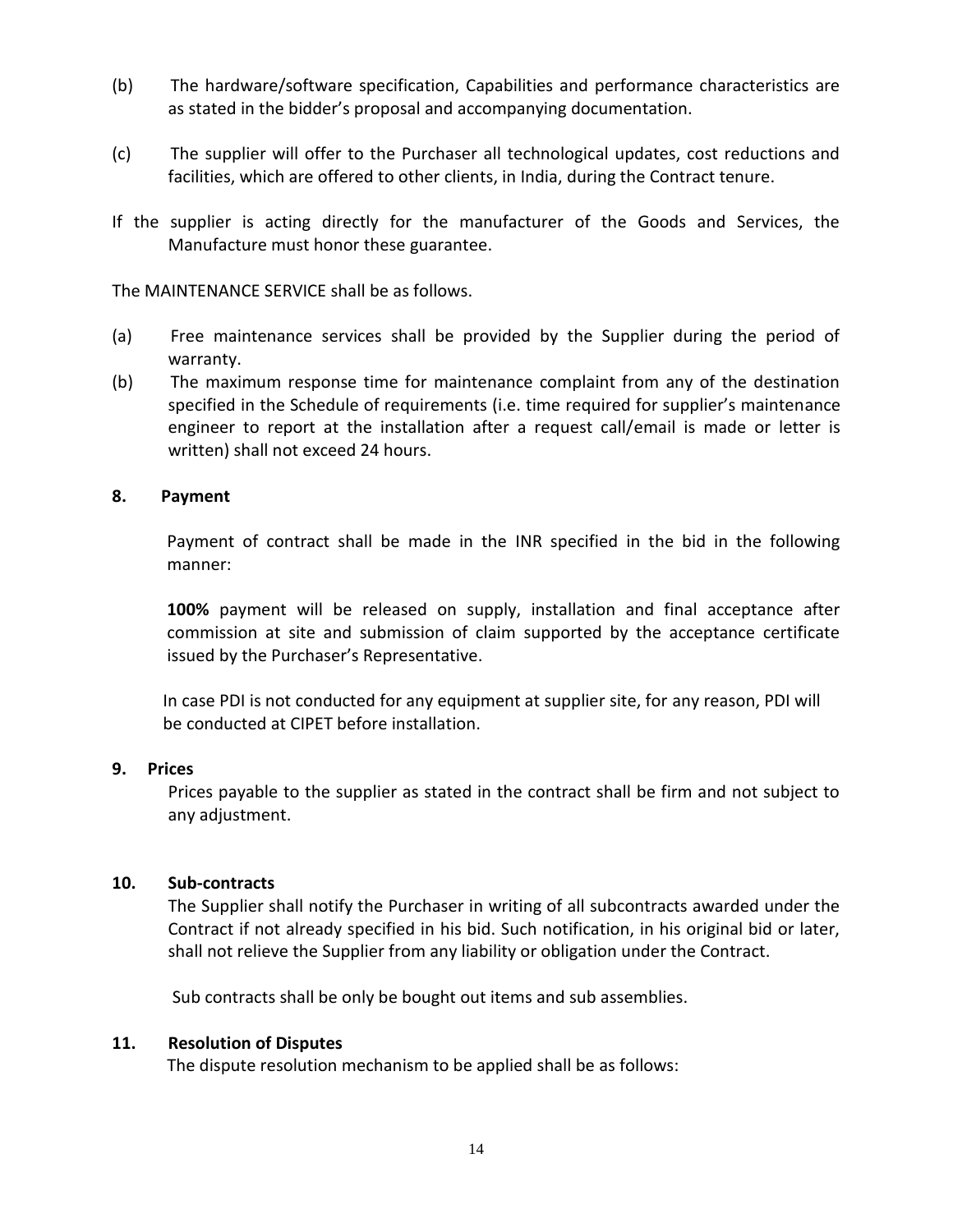a) If any dispute(s)or difference(s) of any kind whatsoever arise between the Parties hereto in connection with or arising out of this Contract, the Parties hereto shall negotiate with a view to its amicable resolution and settlement. In the event no amicable resolution or settlement is reached within a period of thirty (30) days from the date on which the dispute(s) or difference(s) arose, such dispute(s) or differences shall be settled under the provisions of The Arbitration and Conciliation Act, 1996. The existence of any dispute(s) or difference(s) or the initiation or continuance of the arbitration proceedings shall not permit the Parties to postpone or delay the performance by the parties of their respective obligations pursuant to this Contract.

The venue of arbitration shall be the place from where the contract is issued.

## **12. Notices**

For the purpose of all notices, the following shall be the address of the Purchaser and Supplier.

**Purchaser:** Central Institute of Petrochemicals Engineering & Technology (CIPET) formerly known as Central Institute of Plastics Engineering & Technology (CIPET), CIPET Head Office, TVK Industrial Estate, Guindy, Chennai – 600 032. (INDIA)

**Supplier:** (To be filled at the time of Contract Signature)…………..

### **13. Supplier Integrity**

13.1 The Supplier is responsible for and obliged to conduct all contracted activities in accordance with the Contract using state–of– the art methods and economic principles and exercising all means available to achieve the performance, specified in the Contract.

# **14. Supplier Obligation**

- 14.1 The Supplier is obliged to work closely with the Purchaser staff, act within its own authority and abide, by directives issued by the Purchaser on implementation activities.
- 14.2 The Supplier will abide by the job safety measures prevalent in India and will free the Purchaser from all demands or responsibilities arising from accidents or loss of life the cause of which is the supplier's negligence. The supplier will pay all indemnities arising from such incidents and will not hold the purchaser responsible or obligated.
- 14.3 The Supplier is responsible for managing the activities of its personnel or sub-contacted personnel and will hold itself responsible for any misdemeanors.
- 14.4 The Supplier will treat as confidential all data and information about the purchaser, obtained in the execution of his responsibilities, in strict confidence and will not reveal such information to any other party without the prior written approval of the purchaser.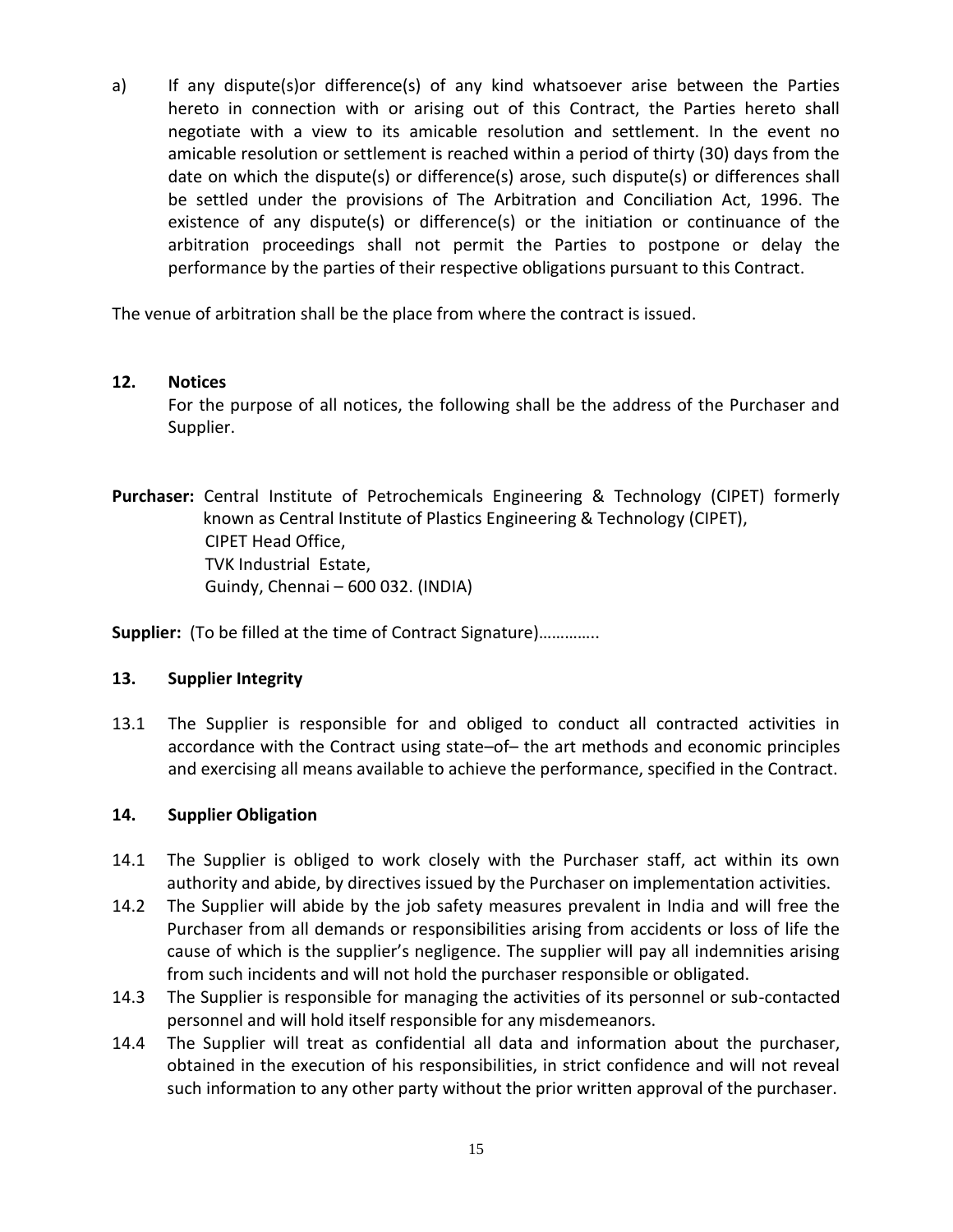### **16. Technical Documentation**

16.1 The technical documentation involving detailed instruction for operation and maintenance is to be delivered with every unit of equipment supplied. The language of the documentation should be English.

# **17. Liquidated Damages:-**

If the Supplier fails to deliver any or all of the goods within the time period(s) specified in the Contract ,the Purchaser shall, without prejudice to its other remedies under the contract, deduct form the Contract Price, as liquidated damages, a sum equivalent to 0.5 percent of the delivered price of the delayed goods or unperformed services for each week of delay until actual delivery or performance, up to a maximum deduction of Max of 10% of the delayed goods or services Contract price. Once the maximum is reached, the purchaser may consider termination of the contract**.** Each case should be decided on merits and the decision for recovery of LDs or risk purchase expenditure should be taken on merit.

\*\*\*\*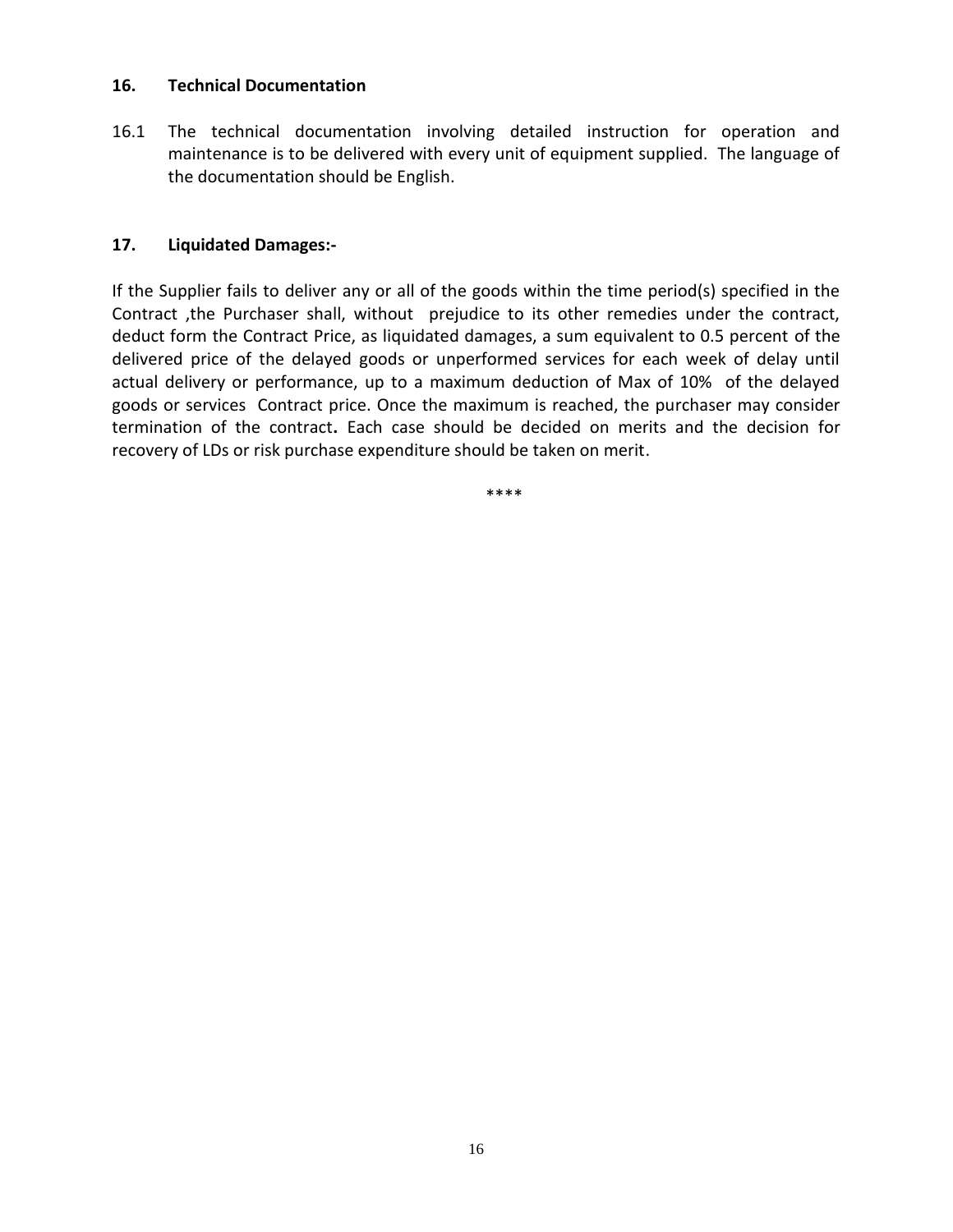| SECTION III. Bill of Quantity / Packing List |                          |          |  |  |  |  |
|----------------------------------------------|--------------------------|----------|--|--|--|--|
| <b>Serial</b><br><b>Number</b>               | <b>Brief Description</b> | Quantity |  |  |  |  |
|                                              |                          |          |  |  |  |  |
|                                              |                          |          |  |  |  |  |
|                                              |                          |          |  |  |  |  |
|                                              |                          |          |  |  |  |  |
|                                              |                          |          |  |  |  |  |
|                                              |                          |          |  |  |  |  |
|                                              |                          |          |  |  |  |  |
|                                              |                          |          |  |  |  |  |
|                                              |                          |          |  |  |  |  |
|                                              |                          |          |  |  |  |  |
|                                              |                          |          |  |  |  |  |
|                                              |                          |          |  |  |  |  |
|                                              |                          |          |  |  |  |  |
|                                              |                          |          |  |  |  |  |
|                                              |                          |          |  |  |  |  |
|                                              |                          |          |  |  |  |  |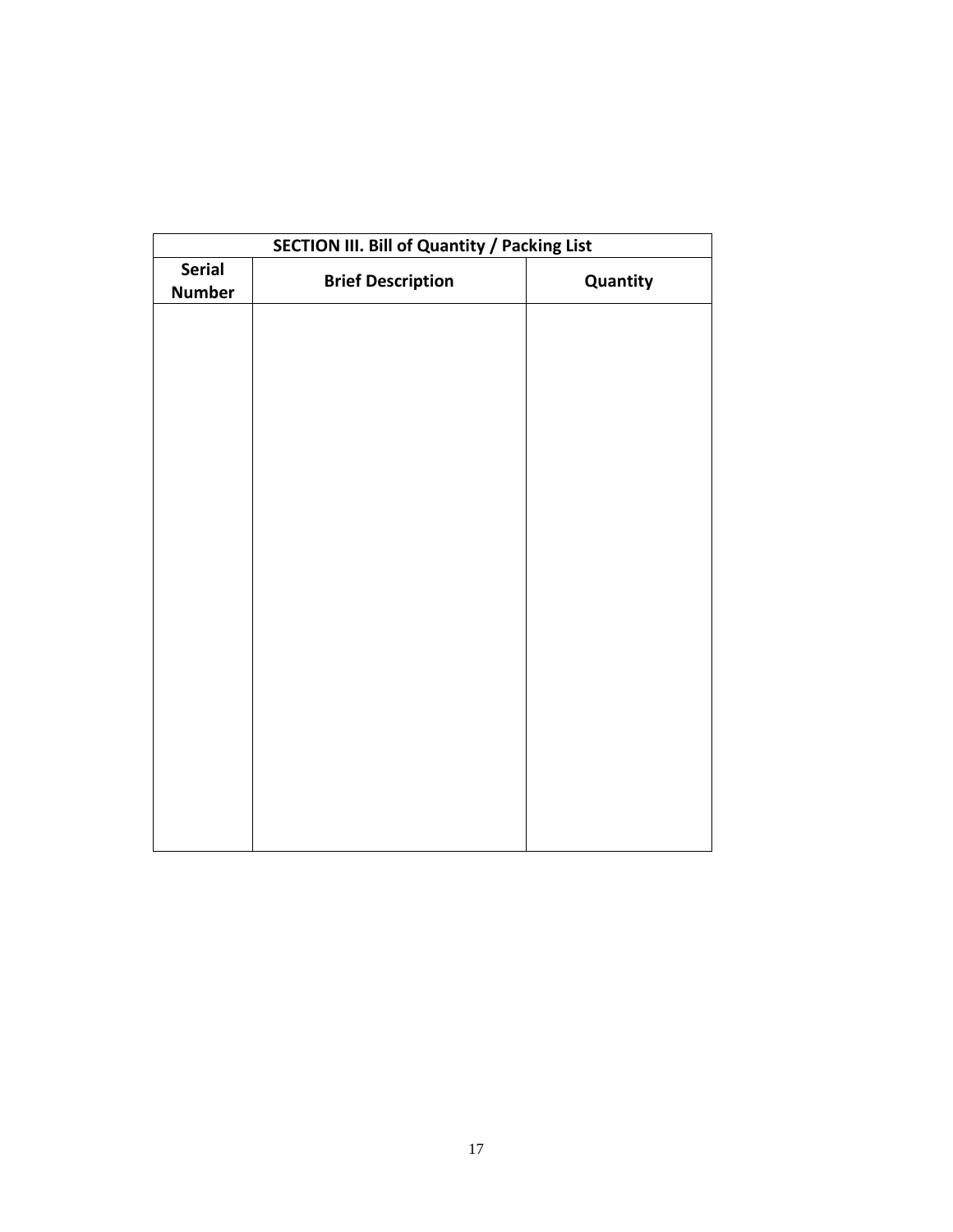#### **SECTION IV. TECHNICAL SPECIFICATIONS**

(Aide-Memoire)

Equipments offered are required to perform as per the specification to meet the relevant standards to comply Technical Support Services and training and should be from the manufacturer's own standard of production, in supply and conforming as near as possible.

( Detailed specification for Individual equipment to be enclosed separately )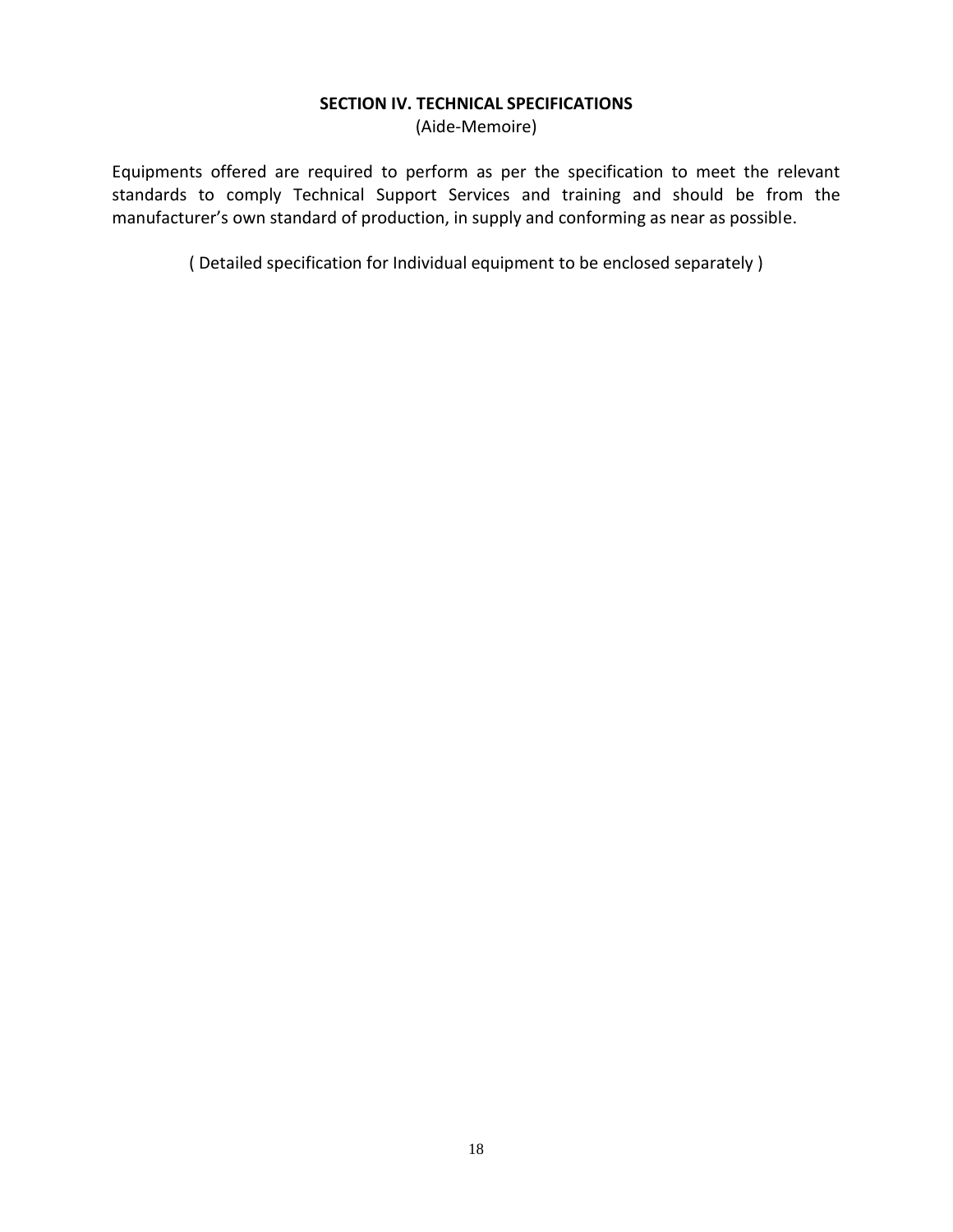# **SECTION V MANUFACTURER'S AUTHORIZATION FORM (in Letter Head of OEM)**

Tender No…………………..dated………………………

To

M/s. Central Institute of Petrochemicals Engineering & Technology (CIPET) formerly known as Central Institute of Plastics Engineering & Technology (CIPET) Corporate Office, Industrial Estate, Guindy, Chennai – 600 032, Tamilnadu, India.

Dear Sir

## Ref: Bid Reference

| We |  |  |        |           |
|----|--|--|--------|-----------|
|    |  |  |        |           |
|    |  |  | hereby | authorize |
|    |  |  |        |           |

(Name and address of Agents) to bid and conclude the contract with you against the above Bid are authorized to bid and conclude the contract in regard to this business against this specific Bid.

We hereby extend our full guarantee and warranty as per clause 7 of the Terms and Conditions of Contract for the goods offered for supply and subsequent maintenance, supply of spares & services in the event of award of contract, against this invitation for bid by the above firms.

Yours Faithfully,

(Name) for and on behalf of M/s……………………. (Name of Manufactures)

**Note:** This letter of authority should be on the letterhead of the manufacturing concern and should be signed by a person competent and having the power of attorney to bind the manufacturer.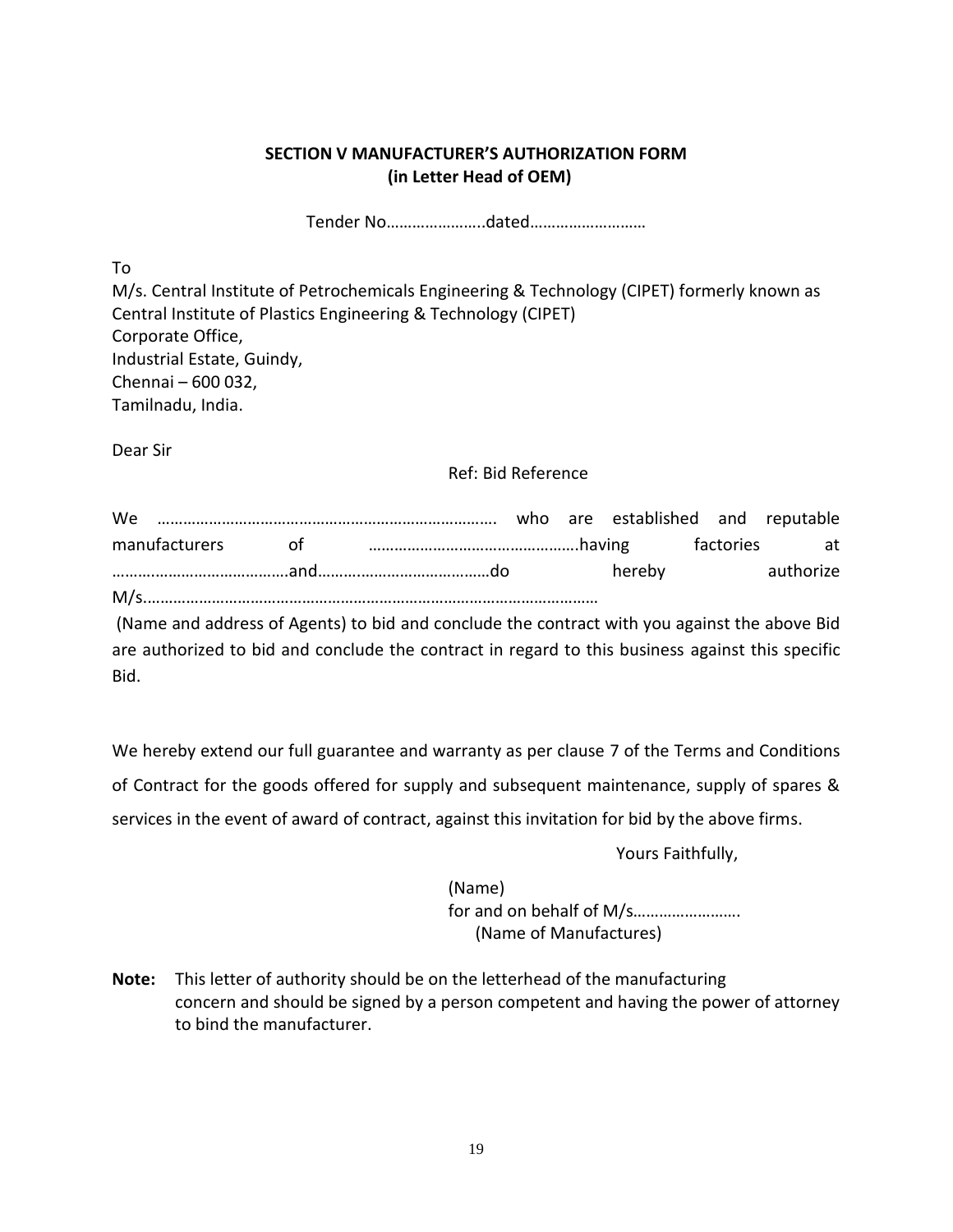# **SECTION VI. BID FORM AND PRICE SCHEDULES (in Letter Head)**

Date:………………………. Tender No:………………

 $To:$ 

M/s. Central Institute of Petrochemicals Engineering & Technology (CIPET) formerly known as Central Institute of Plastics Engineering & Technology (CIPET) Corporate Office, Industrial Estate, Guindy, Chennai – 600 032 Tamil Nadu, INDIA.

# Gentlemen:

Having examined the Bidding Documents including Addenda Nos.(insert Numbers), the receipt of which is hereby duly acknowledged, we, the undersigned, offer to supply and deliver (Description of Goods and Services) in conformity with the said Bidding Documents and with the schedule of prices attached herewith and made part of this bid.

I/We have examined the details of the equipments to be supplied and have carefully noted the conditions of contract and the specification /drawings with all stipulations of which I/we agreed to comply.

We undertake, if our bid is accepted, to commence delivery within (Number) days and to complete delivery of all the items and perform incidental services as specified in the Contract within (Number) days calculated from the date of receipt of your Notification of Award/Letter of Credit.

If our bid is accepted, we will obtain the guarantee of a bank in a sum not exceeding 3% of the Contract Price for the due performance of the Contract.

We agree to abide by this bid for a period of (Numbers) days from the date fixed for bid opening under Clause 9 of the Instruction to Bidders and shall remain binding upon us and may be accepted at any time before the expiration of that period.

Until a formal Contract is prepared and executed, this bid, together with your written acceptance thereof and you notification of award, shall constitute a binding contract between us.

We understand that you are not bound to accept the lowest or any bid you may receive. Dated this…………day of……………………20…….….

|  | Signature: |
|--|------------|
|--|------------|

(in the capacity of):…………………

Duly Authorized to sign bid for and on behalf of ……………………………………………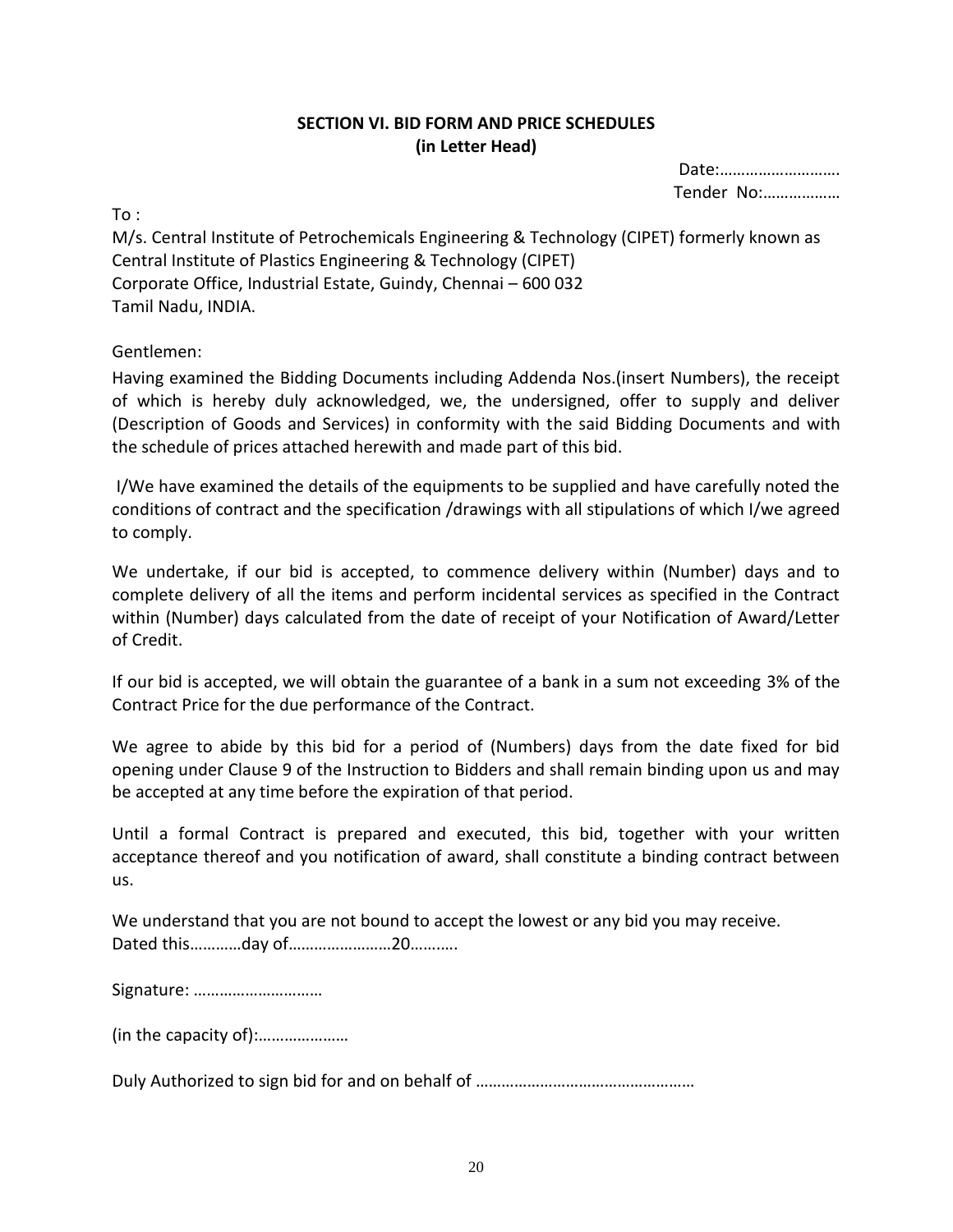# **SECTION VII. CONTRACT FORM**

**THIS AGREMENT** made the ………………………….day of, ………………20………….

Between **Central Institute of Petrochemicals Engineering & Technology (CIPET) formerly known as Central Institute of Plastics Engineering & Technology (CIPET), Industrial Estate, Guindy, Chennai – 600 032. Of India** (hereinafter "the Purchaser") of one part and (Name of Supplier) of (City and Country of Supplier) hereinafter " the Supplier" of the other part:

**WHEREAS** the Purchaser is desirous that certain equipments and ancillary services should be provided by the Supplier, Viz., (Brief Description of Goods and Services) and has accepted a bid by the Supplier for the supply and services of those Goods and Services in the sum of (Contract Price in Words and Figures) (hereinafter " the Contract Price").

#### **NOW THIS AGREEMENT WITNESSETH AS FOLLOWS :**

- 1 In this Agreement, words and expressions shall have the same meanings as are respectively assigned to them in the conditions of Contract hereinafter referred to.
- 2 The following documents shall be deemed to form and be read and construed as part of this Agreement, viz.:
	- (a) Tender document
	- (b) the bid Form and Price schedule submitted by the Bidder;
	- (c) the Schedule of Requirements;
	- (d) the Technical Specifications;
	- (e) terms and Conditions of Contract; and
	- (f) the Purchaser's Notification of Award.
- 3 In consideration of the payments to be made by the Purchaser to the Supplier as hereinafter mentioned, the Supplier hereby covenants with the Purchaser to provide the Goods and Services and to remedy defects there in conformity in all respects with the provisions of the contract.
	- 4. The Purchaser hereby covenants to pay the Supplier in consideration of the provision of the Goods and Services and the remedying of defects therein, the Contract Price or such other sum as may become payable under the provisions of the Contract at the times and in the manner prescribed by the Contract.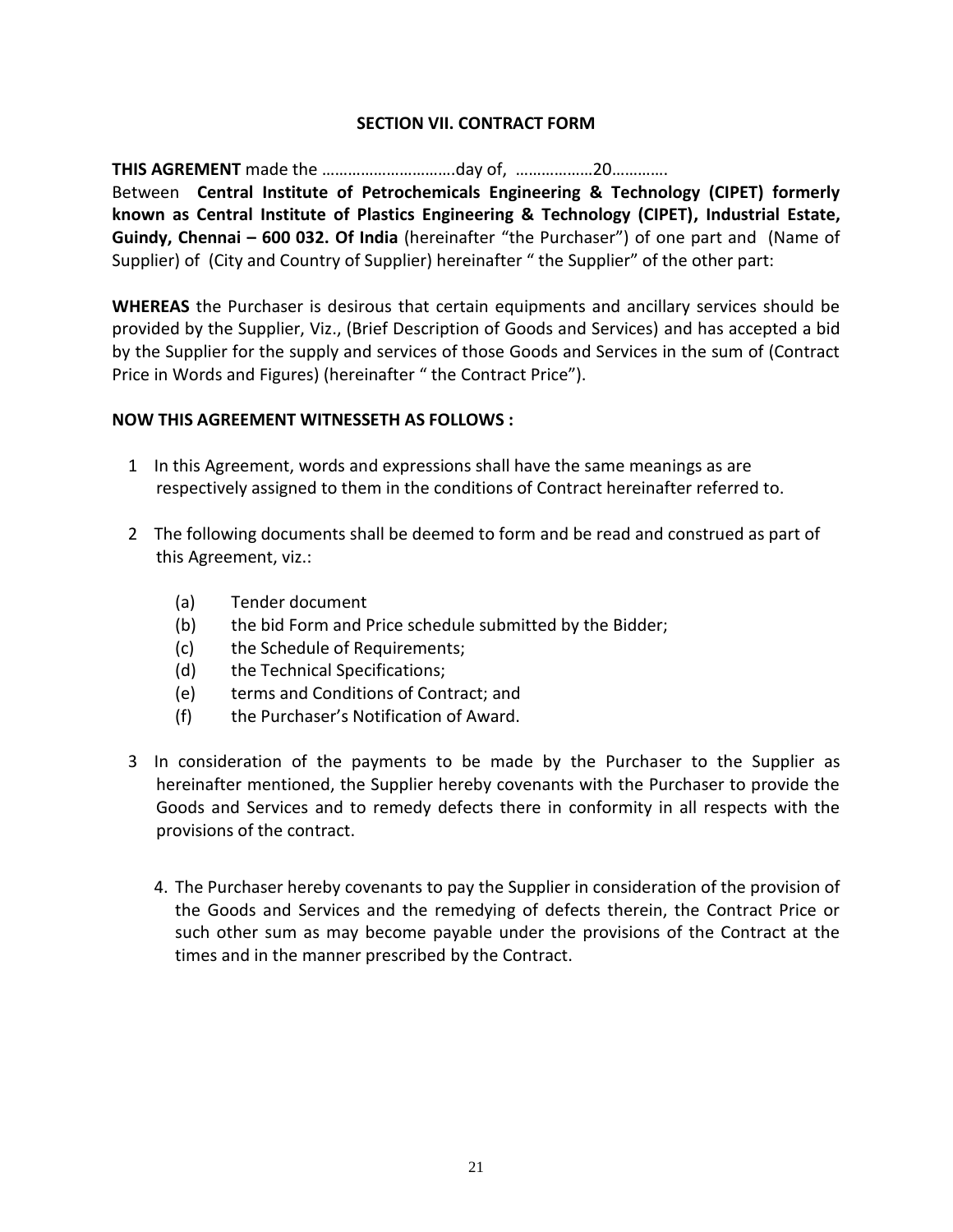Brief particulars of the goods and services which shall be supplied/provided by the supplier are as under

| SL.No | <b>Brief Description of</b><br><b>Goods &amp; Services</b> | <b>Quantity to be</b><br>supplied | <b>Unit Price in INR</b> | <b>Delivery terms</b> |
|-------|------------------------------------------------------------|-----------------------------------|--------------------------|-----------------------|
|       |                                                            |                                   |                          |                       |
|       |                                                            |                                   |                          |                       |
|       |                                                            |                                   |                          |                       |
|       |                                                            |                                   |                          |                       |

## **Total Value : in INR**

## **Delivery Schedule:**

**IN WITNESS** whereof the parties hereto have caused this Agreement to be executed in accordance with their respective laws the day, month and year first above written.

Signed, Sealed and delivered by the

Said………………………………………….. (For the Purchaser)

in the presence of :…………………………………..

Signed , Sealed and delivery by the

Said………………………………………….. (For the Supplier)

in the presence of :…………………………………..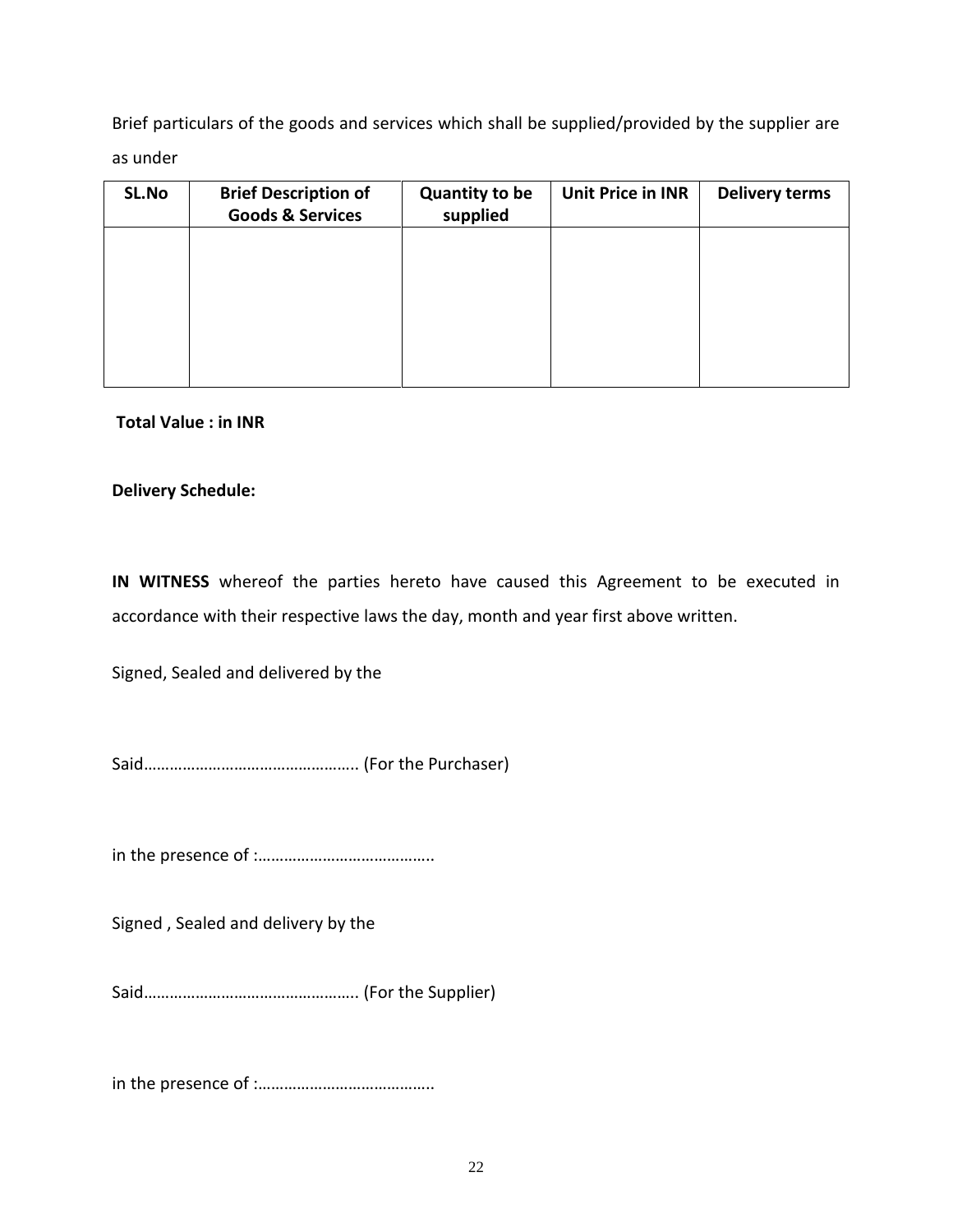### **SECTION VIII. PERFORMANCE SECURITY FORM**

To: Central Institute of Petrochemicals Engineering & Technology (CIPET) formerly known as Central Institute of Plastics Engineering & Technology (CIPET), CIPET- Head Office, Industrial Estate, Guindy, Chennai – 600 032. India.

**WHEREAS**…………………………………………………………………… (Name of Supplier)

Hereinafter called "the Supplier" has undertaken, in pursuance of Notification of Contract No…………………. dated, …………… 20……. To supply ………………………….. (Description of Goods and Services) hereinafter called " the Contract".

**AND WHEREAS** it has stipulated by you with a Bank Guarantee by a recognized bank for the sum specified therein as security for compliance with the Supplier's performance obligations in accordance with the Contract. AND WHEREAS we have agreed to give the Supplier a Guarantee:

THEREFORE WE hereby affirm that we are Guarantors and responsible to you, on behalf of the Supplier, up to a total of (Amount of the Guarantee in Words and Figures) and we undertake to pay you, upon your first written demand declaring the Supplier to be in default under the Contract and without cavil or argument, any sum or sums within the limit of (Amount of Guarantee) as aforesaid, without your needing to prove or to show grounds or reasons for your demand or the sum specified therein.

This guarantee is valid until the ……………….day of…………………….20……………..

Signature and Seal of Guarantors

………………………………………………………..

…………………………………………………….…

Date ………………………. Address :………………………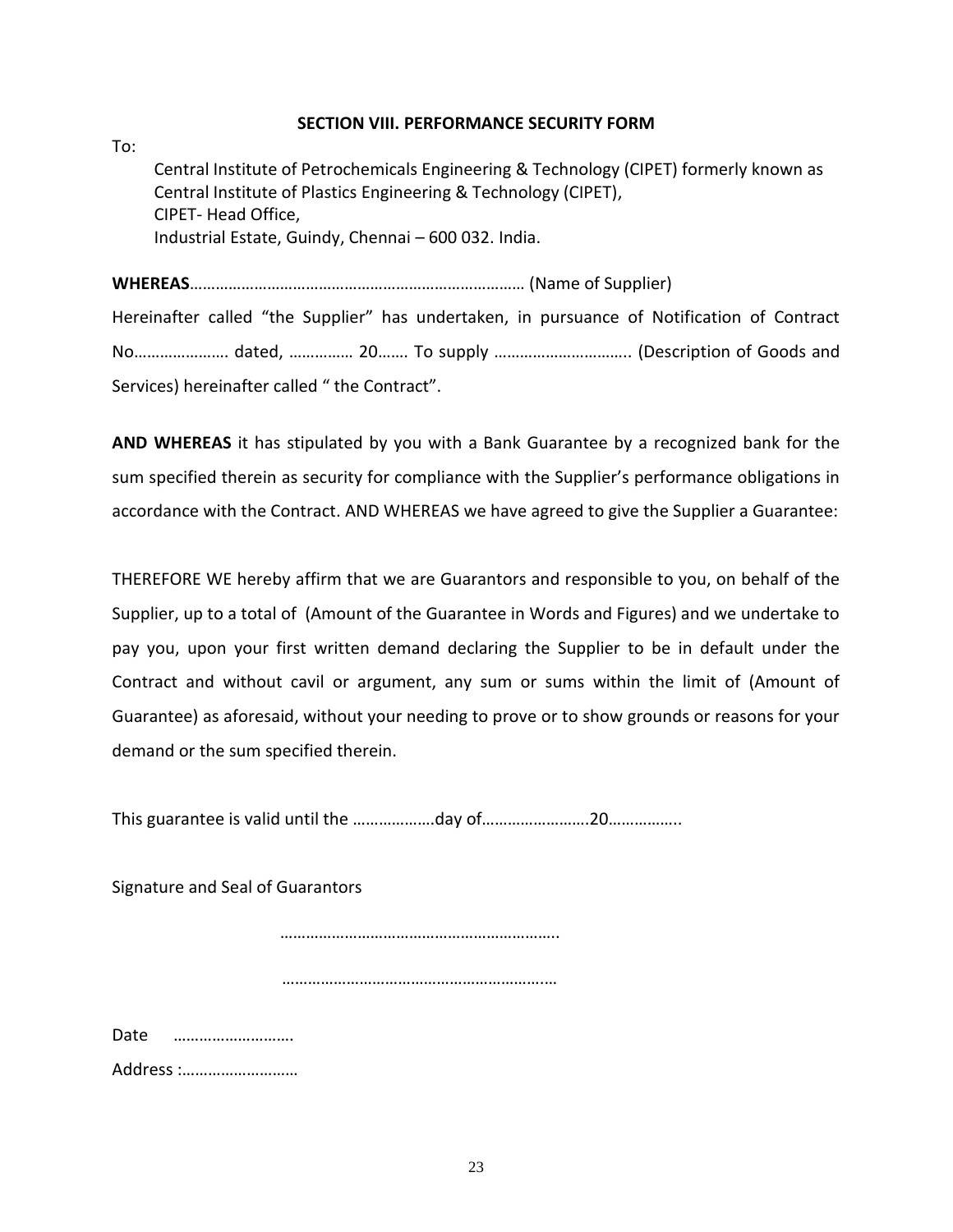#### **SECTION IX**

### **(Referred to in clause 7.2 C of Instruction to bidders)**

#### **QUALIFICATION CRITERIA**

- (a) The bidder should be a manufacturer/*authorized distributor/agent* of a manufacturer, who must have designed, manufactured, tested and supplied the equipment(s) of similar to the type specified in the Schedule of requirements preferably to the Govt. labs / R & D units / Institutions / Universities & PSU's/Industries which shall be in successful operation for at least three years on the date of bid opening.
- (b) The bidder should furnish the information on the past three year's supplies of similar/same goods/equipments and satisfactory performance in the proforma given under Section IX-A.
- (c) Bidders shall invariably furnish documentary evidence (Client's Certificates) in support of the satisfactory operation of the equipment as specified above
- *(d) The bidder should furnish the Scope of Supply in a Separate Sheet, BOQ & Pre-Installation Requirement.*
- *(e) The bidder should submit the technical Catalogue/leaflet clearly mentioning the Model number, name of equipment and technical details.*
- *(f) An undertaking from the Original Manufacturer of the supply of goods/equipments (OEM) stating that they would facilitate the bidder on a regular basis with technology/product update should be submitted.* **(as per authorization form in Section V)**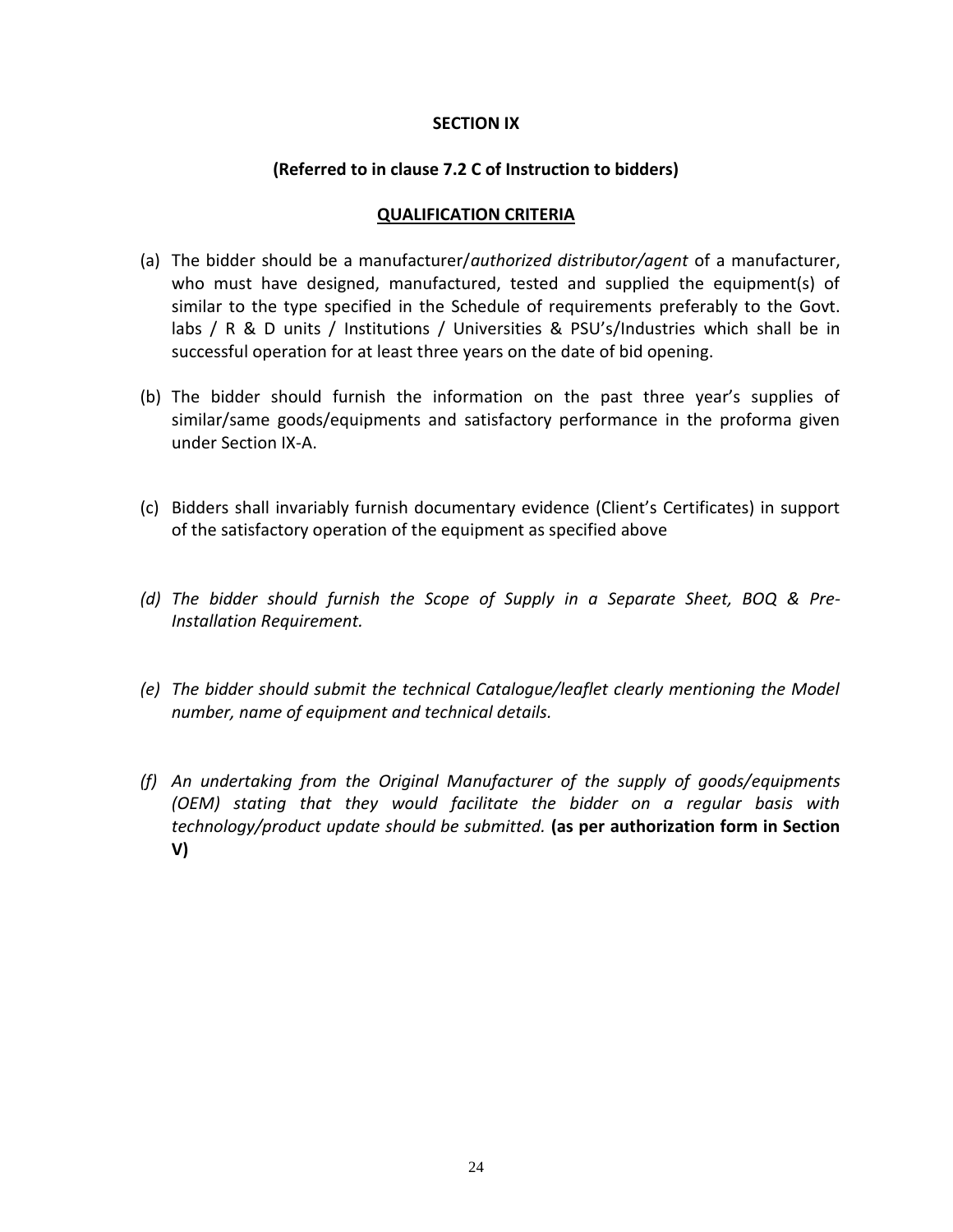# **SECTION IX – A**

(Please see clause 7.2 I of instruction to bidders)

# **PROFORMA FOR PERFORMANCE STATEMENT**

(for Similar/Same Goods/Equipment for a period of last three years)

Bid No………………………………Date of opening…………………………………..Time……………….Hours

Name of the Firm…………………………………………………………………………………………………………………………...

| Order placed<br>By<br>(Full address of<br>Purchaser) | Order No<br>and date | Description and quantity<br>of ordered equipment | Value of<br>order | Date of completion of delivery<br>As per Contract | Actual | Remarks indicating<br>reasons for late<br>delivery, if any | Has the<br>equipment been<br>satisfactorily<br>functioning? |
|------------------------------------------------------|----------------------|--------------------------------------------------|-------------------|---------------------------------------------------|--------|------------------------------------------------------------|-------------------------------------------------------------|
|                                                      |                      |                                                  |                   |                                                   |        |                                                            |                                                             |

Signature and seal of the Bidder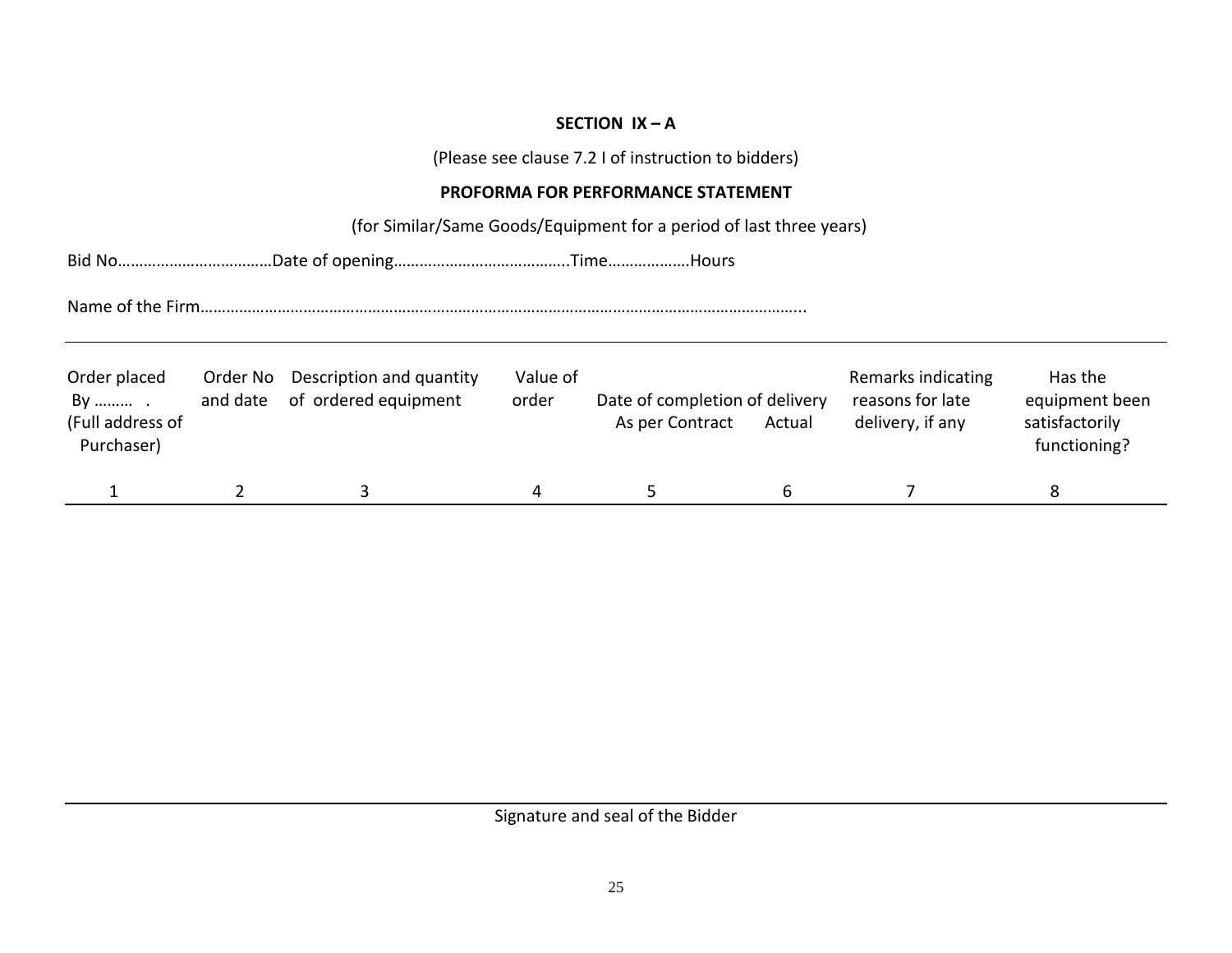(Please submit the copy of the installation / commissioning report from minimum 2 buyers

| <b>SECTION X</b>                 |                                                    |                   |               |         |  |  |  |  |
|----------------------------------|----------------------------------------------------|-------------------|---------------|---------|--|--|--|--|
| PROFORMA FOR DEVIATION STATEMENT |                                                    |                   |               |         |  |  |  |  |
|                                  | Please see Clause 8.3 I of Instructions to Bidders |                   |               |         |  |  |  |  |
| Bid Ref No.                      | Date of Opening                                    |                   | Time:         |         |  |  |  |  |
| Name of the Firm                 |                                                    |                   |               |         |  |  |  |  |
| Name of the Equipement quoted    |                                                    |                   |               |         |  |  |  |  |
| Model No.:                       |                                                    |                   |               |         |  |  |  |  |
| Purchaser's Specification        | <b>Bidders Specification</b>                       | Deviation, if any | Justification | Remarks |  |  |  |  |
|                                  |                                                    |                   |               |         |  |  |  |  |
|                                  |                                                    |                   |               |         |  |  |  |  |
|                                  |                                                    |                   |               |         |  |  |  |  |
|                                  |                                                    |                   |               |         |  |  |  |  |

Note : Separate Deviation statements should be submitted along with the bid for models quoted.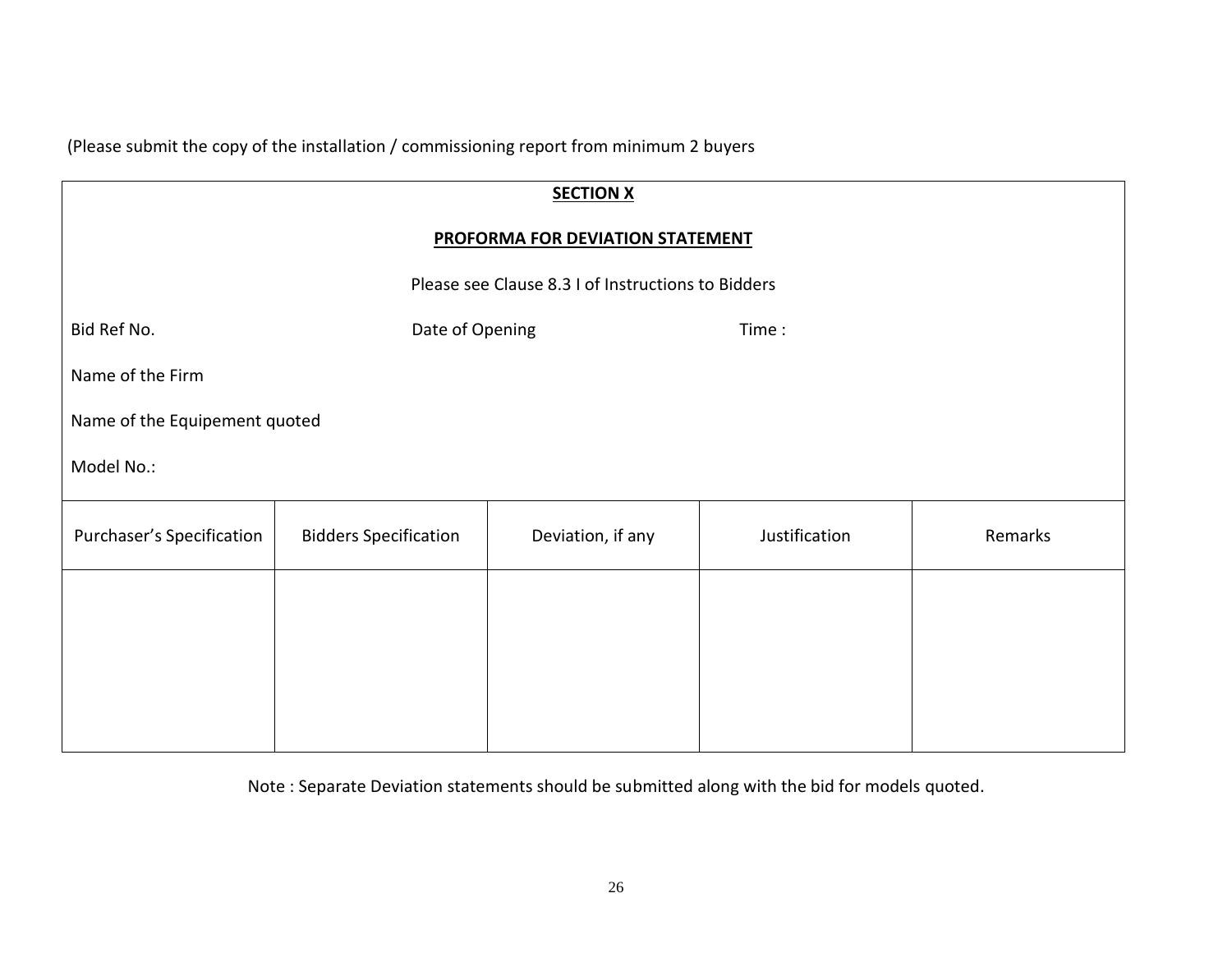**SECTION XI :** 

CERTIFICATE WITH REGARD TO THE BIDDER **NOT HAVING** A LAND BORDER WITH INDIA

**Tender No.\_\_\_\_\_\_\_\_\_\_\_\_\_\_\_\_\_\_\_\_\_\_ Dt:\_\_\_\_\_\_\_\_\_\_\_\_\_**

I have read the clause **(retractions vide Department of Expenditure, MOF, Govt. of India OM No.6/18/2019-PPD dated: 23/07/2020 and its subsequent order dated 23.07.2020 and 24.07.2020 )** regarding restrictions on procurement from a bidder of a country which shares a land border with India.

I hereby certify that \_\_\_\_\_\_\_\_\_\_\_\_\_\_\_\_\_\_\_\_\_\_\_\_\_\_\_ is not from such a country.

(Name of the Firm/entity) Authorized Signatory Signature and Seal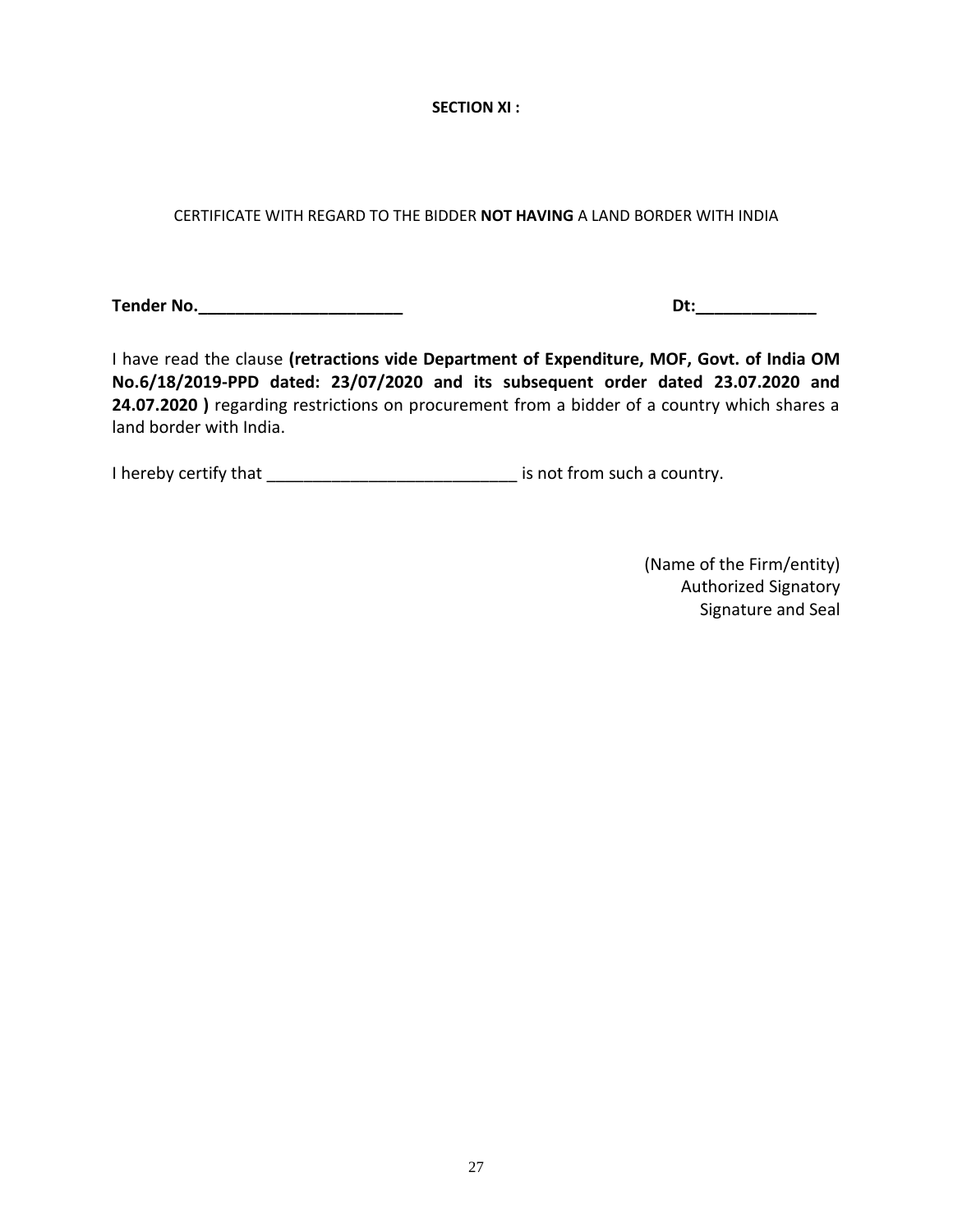# **Format for Self Certification under Preference to "MAKE IN INDIA" Policy**

### **CERTIFICATE**

In line with Government Public Procurement Order No. P-45021/ 2 /2017-BE-II dt. 15.06.2017, as amended from time to time and as applicable on the date of submission of tender, we hereby certify that we **M/s. -------------------------------- ---------------------**(Supplier name) is local supplier meeting the requirement of minimum Local content **\_\_\_\_\_%** as **Class1/ Class2/ Non Local Supplier( tick whichever is applicable)** defined in above orders for the material against **Tender No.---------------------**

Details of location at which local value addition will be made is as follows:

------------------------------------------------------------------------------------------------- ------------------------------------------------------------------------------------------------- ------------------------------------------------------------------------------------------------- ------------------------------------------------------------

We also understand, false declaration will be in breach of the code of Integrity under Rule 175(1)(i)(h) of the General Financial Rule for which for which a bidder or its successors can be debarred for up two years as per Rule 151 (iii) of the General Financial Rules along with such other actions as may be permissible under law.

Seal and Signature of Authorized Signatory

Class1 Supplier –Local content higher than 50%, Class2 Supplier –Local content higher than 20%, Non Local Supplier – 20% and below local content.

Bidders can study the general conditions, definitions, Govt. Directives applicable in respect of Local content and prescribed tender condition.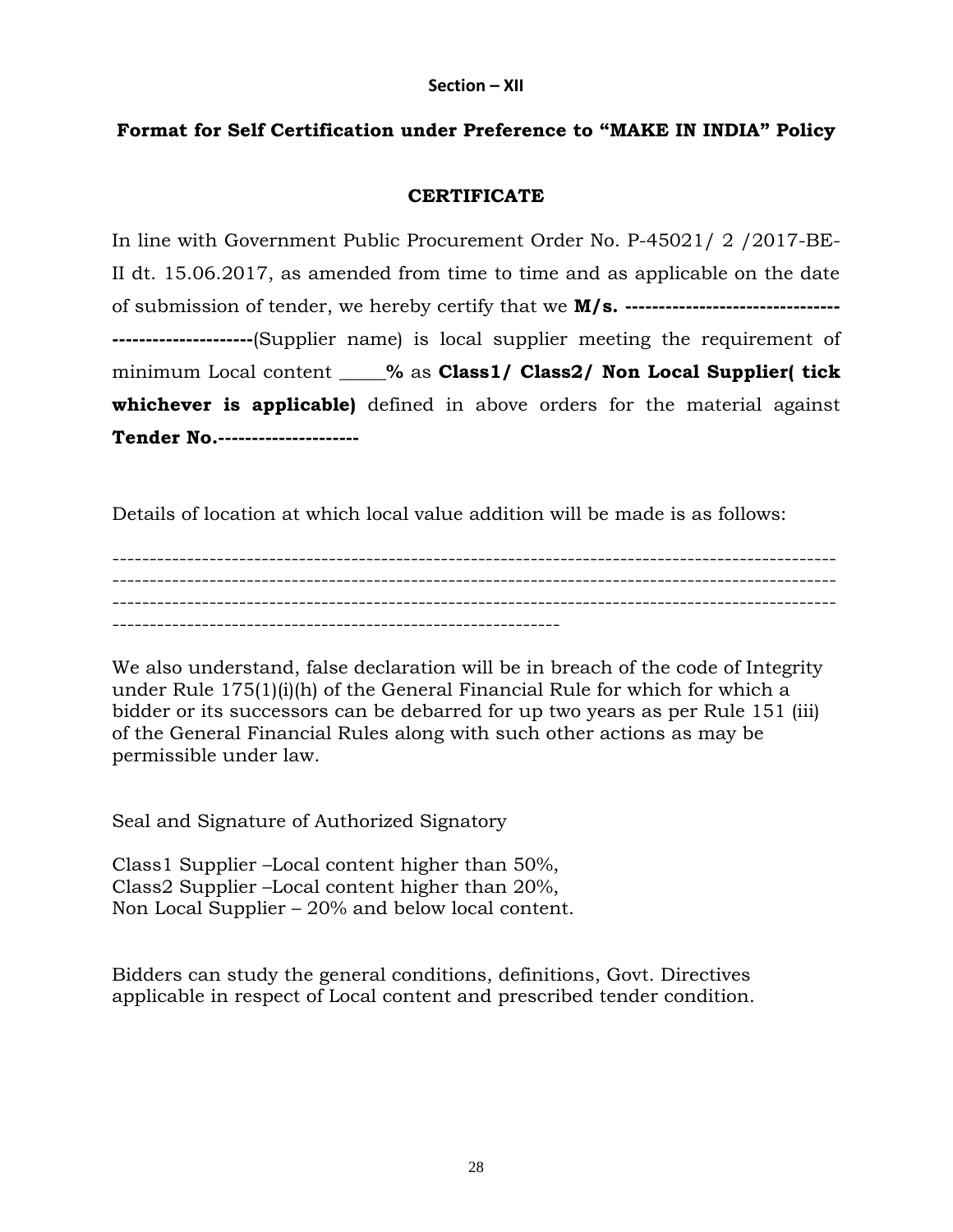#### **Section – XIII**

#### INTEGRITY PACT **(To be signed and submitted with the technical bid)**

To

Principal Director (T) Purchase Department CIPET Head Office Guindy Chennai – 600 032

#### **Sub: Submission of Tender No \_\_\_\_\_\_\_\_\_\_ for the Supply & Installation of \_\_\_\_\_\_\_\_\_\_\_\_\_\_\_\_\_\_\_\_\_\_\_\_\_ equipment**.

Dear Sir,

I/We acknowledge that CIPET is committed to follow the principles thereof as enumerated in the Integrity Agreement enclosed with the tender/bid document.

I/We agree that the Notice Inviting Tender (NIT) is an invitation to offer made on the condition that I/We will sign the enclosed integrity Agreement, which is an integral part to tender documents, failing which I/We will stand disqualified from the tendering process. I/We acknowledge that the making of the bid shall be regarded as an unconditional and absolute acceptance of this condition of the NIT

I/We Confirm acceptance and compliance with Integrity Agreement in letter and spirit and further agree that execution of the said Integrity Agreement shall be separate and distinct from the main contract, which will come into existence when tender/bid is finally accepted by CIPET. I/We acknowledge and accept the duration of the Integrity Agreement, which shall be in the line with the enclosed Integrity Agreement.

I/We acknowledge that in the event of my/our failure to sign and accept the Integrity Agreement, while submitting the tender/bid, CIPET shall have unqualified, absolute and unfettered right to disqualify the tenderer/bidder and reject the tender/bid in accordance with terms and conditions of the tender/bid.

Yours faithfully

**(Duly authorized signatory of the Bidder)**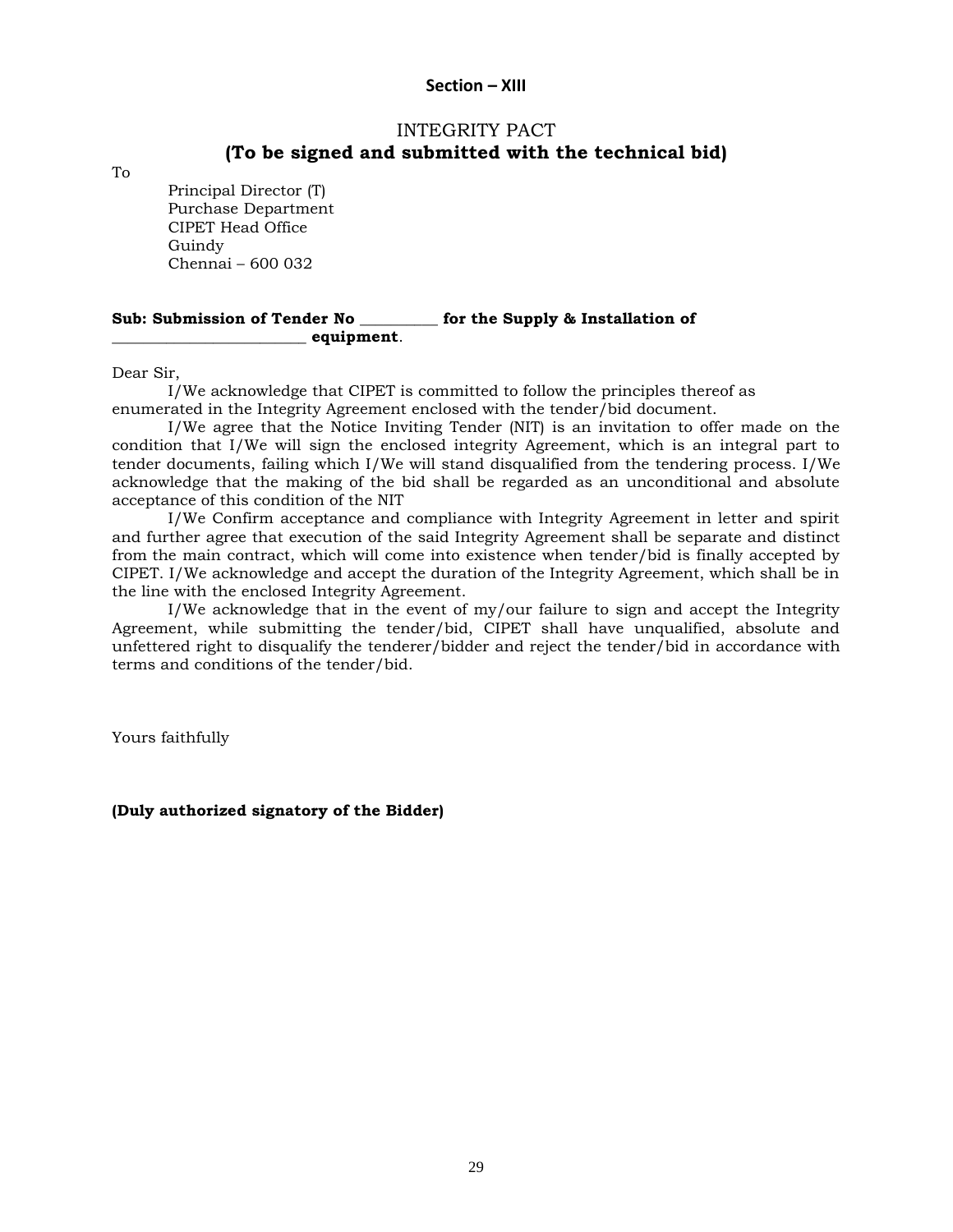#### **INTEGRITY PACT (Agreement)**

#### **(To be executed during the execution of the contract)**

Central Institute of Petrochemicals Engineering & Technology (CIPET) (Formerly Central Institute of Plastics Engineering & Technology hereinafter referred to as "The Principal".

#### **And**

……………………………………………………………………………… represented by Shri ……………………………………… hereinafter referred to as "The BIDDER / CONTRACTOR"

#### **PREAMBLE**

The Principal intends to award, under laid down organizational procedures, contract/s for ………………………………………………………… (Name of the Contract / Project / Stores equipment / item). The Principal values full compliance with all relevant laws and regulations, and the principles of economic use of resources, and of fairness and transparency in its relations with the Bidder/s and Contractor/s.

#### **Section 1 – Commitments of the Principal.**

- 1. The Principal commits itself to take all measures necessary to prevent corruption and to observe the following principles:
	- a) No employee of the Principal, personally or through family members, will in connection with the tender for, or the execution of a contract, demand, take a promise for or accept, for self or third person, any material or immaterial benefit which the personal is not legally entitled.
	- b) The Principal will during the tender process treat all Bidder(s) with equity and reason. The Principal will in particular, before and during the tender process, provide to all Bidder(s) the same information and will not provide to any Bidder(s) confidential/additional information through which the Bidder(s) could obtain an advantage in relation to the process or the contract execution.
	- c) The Principal will exclude from the process all known prejudiced persons.
	- 2. If the Principal obtains information on the conduct of any of its employees which is a criminal offence under the IPC/PC Act, or if there be a substantive suspicion in this regard, the Principal will inform the Chief Vigilance Officer and in addition can initiate disciplinary actions.

#### **Section 2 – Commitments of the Bidder(s)/Contractor(s)**

- 1. The Bidder(s)/Contractor(s) commit himself to take all measures necessary to prevent corruption. He commits himself to observe the following principles during his participation in the tender process and during the contract execution.
	- a. The Bidder(s)/contractor(s) will not, directly or through any other persons or firm, offer promise or give to any of the Principal's employees involved in the tender process or the execution of the contract or to any third person any material or other benefit which he/she is not legally entitled to, in order to obtain in exchange any advantage or during the execution of the contract.
	- b. The Bidder(s)/Contractor(s) will not enter with other Bidders into any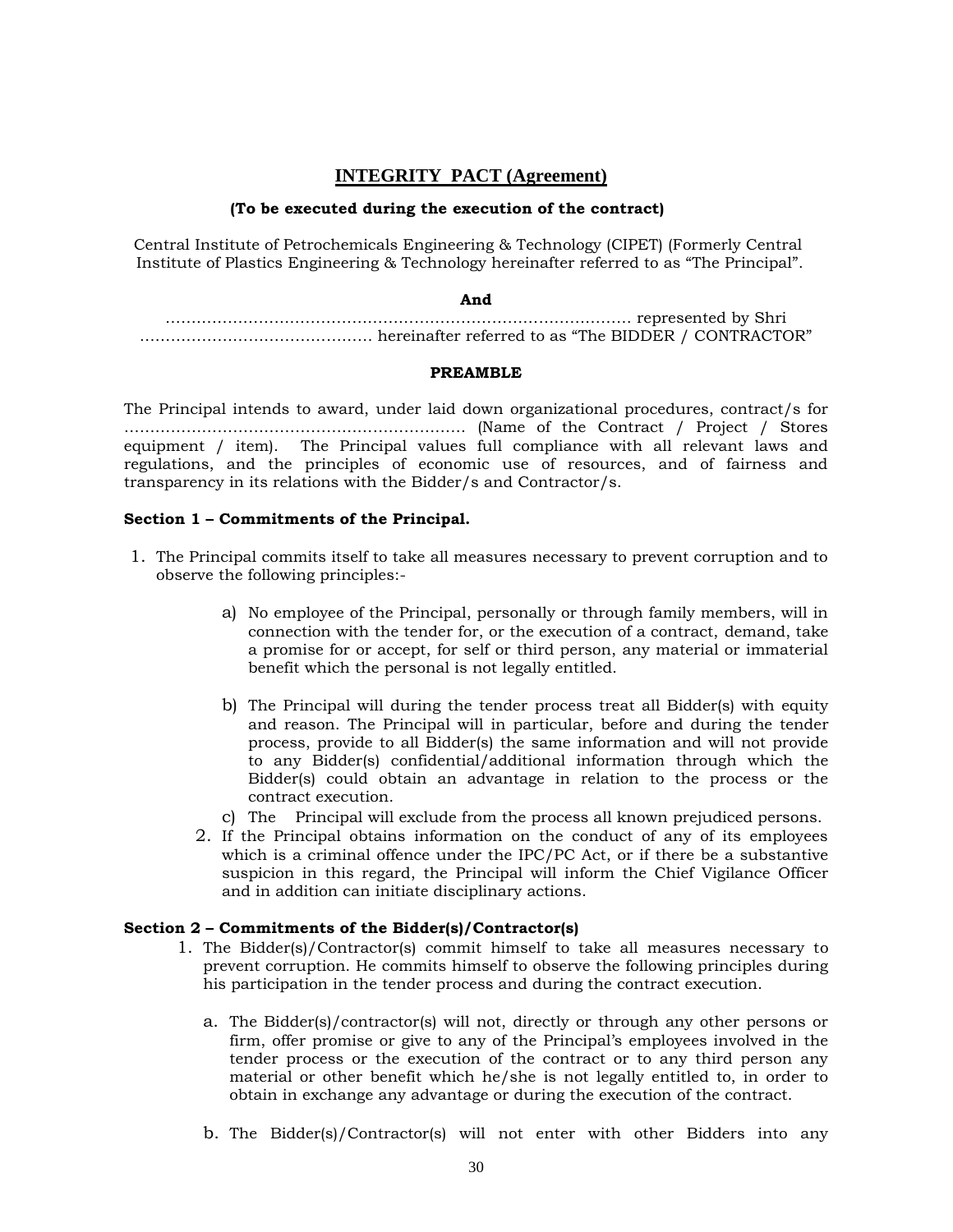undisclosed agreement or understanding, whether formal or informal. This applies in particular to prices, specifications, certifications, subsidiary contracts, submission or non submission of bids or any other actions to restrict competitiveness or to introduce cartelization in the bidding process.

- c. The Bidder(s)/Contractor(s) will not commit any offence under the relevant IPC/PC Act; further the Bidder(s)/Contractors will not use improperly, for purposes of competition or personal gain, or pass on to others, any information or documents provided by the Principal as part of the business relationship, regarding plans, technical proposals and business details, including information contained or transmitted electronically.
- d. The Bidder(s)/Contractor(s) of foreign origin shall disclose the name and address of the Agents/representatives in India, if any. Similarly, the bidder(s)/contractor(s) of Indian Nationality shall furnish the name and address of the foreign principals, if any. All the payments made to the India agent/representative have to be in Indian Rupees only.
- e. The Bidder(s)/Contractor(s) will, when presenting his bid, disclose any and all payments he has made, is committed to or intends to make to agents, brokers or any other intermediaries in connection with the award of the contract.
- f. The Bidder(s)/Contractor (s) who have signed the Integrity Pact shall not approach the courts while representing the matter to IEMs and shall wait for their decision on the matter.
- 2. The Bidder(s)/Contractor(s) will not instigate third persons to commit offences outlined above or be an accessory to such offences.

#### **Section 3: Disqualification from tender process and exclusion from future contract**

If the Bidder(s)/Contractor(s), before award or during execution has committed a transgression through a violation of Section 2 above or in any other form such as to put his reliability or credibility in question, the Principal is entitled to disqualify the Bidder(s)/Contractor(s) from the tender process or to terminate the contract, if already signed, for such reasons.

#### **Section 4 : Compensation for Damages**

- 1. If the Principal has disqualified the Bidder(s) from the tender process prior to the award according to Section 3, the Principal is entitled to demand and recover the damages equivalent to Earnest Money Deposit/Bid Security.
- 2. If the Principal has terminated the contract according to Section3, or if the Principal is entitled to terminate the contract according to Section3, The Principal shall be entitled to demand and recover from the Contractor liquidated damages of the Contract value or the amount equivalent to Performance Bank Guarantee.

#### **Section 5 : Previous Transgression**

- 1. The Bidder declares that no previous transgressions occurred in the last three years with any other company in any country conforming to the TII's anti corruption approach or with any other public sector enterprise in India that could justify his exclusion from the tender process.
- 2. If the bidder makes incorrect statement on this subject, he can be disqualified from the tender process and appropriate action can be taken including termination of the contract, if already awarded, for such reason.

#### **Section 6: Equal treatment of all Bidders / Contractors / Sub -contractors.**

- 1. In case of sub –contracting, the Principal Contractor shall take the responsibility of adoption of Integrity Pact by the Sub – Contractor.
- 2. The Principal will enter into agreements with the identical conditions as this one with all bidders and Contractors.
- 3. The Principal will disqualify from the tender process all bidders who do not sign this Pact or violate its provisions.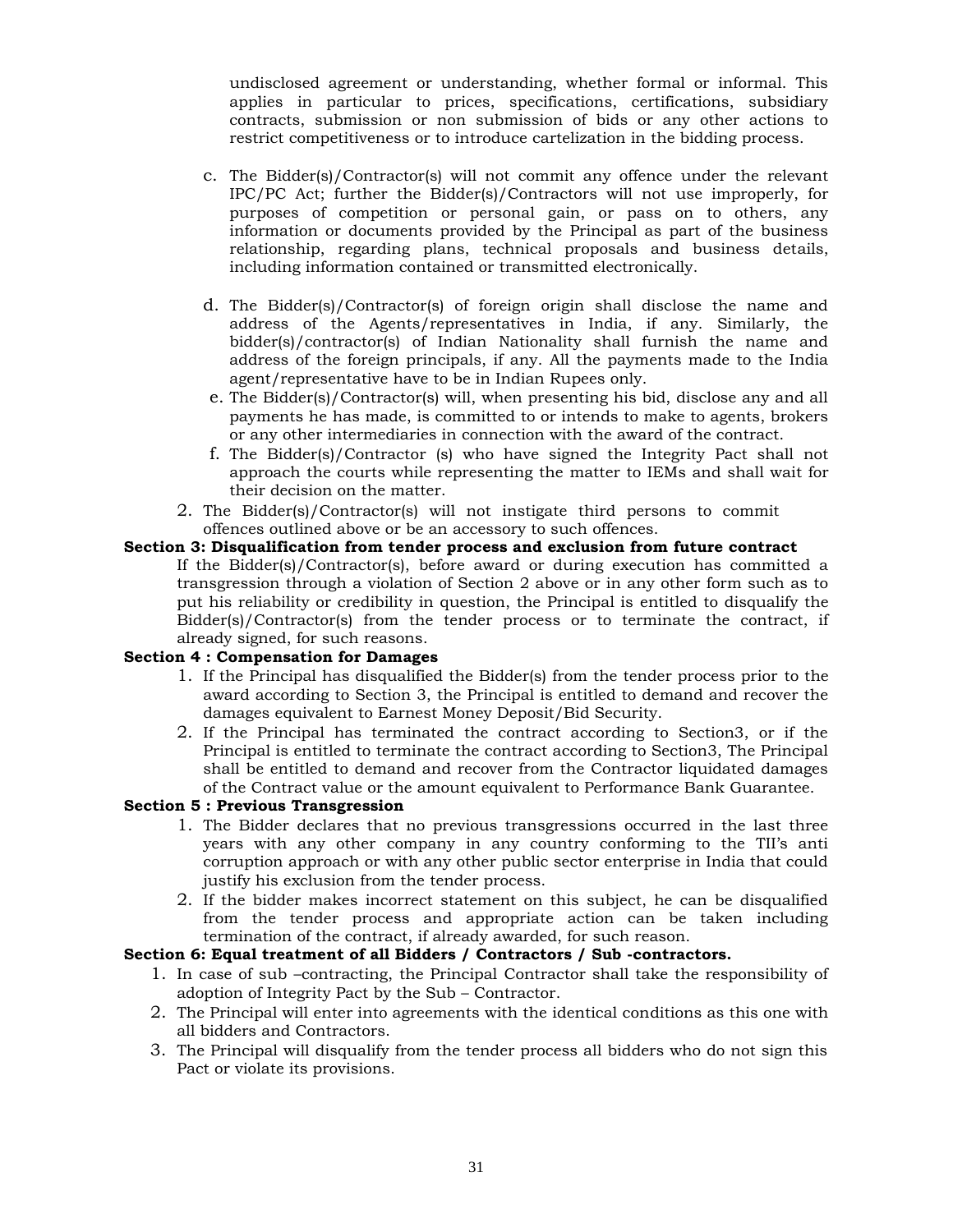#### **Section 7: Criminal charges against violation Bidder(s) / Contractor(s) / Subcontractors(s).**

If the Principal obtains knowledge of conduct of a Bidder(s)/ Contractor(s) which constitutes corruption, or if the Principal has substantive suspicion in this regard, the Principal will inform the same to the Chief Vigilance Officer.

#### **Section 8 : Independent External Monitor/Monitors**

In order to achieve these goals, the Principal will appoint an External Independent Monitor who will monitor the tender process and the execution of the contract for compliance with the principles mentioned above

#### **Section 9 : Pact Duration**

The validity of this Integrity Pact shall be from date of its signing and extend up to 12 months or the complete execution of the contract to the satisfaction of both the BUYER and the BIDDER/Seller, including warranty period, whichever is later. In case, BIDDER is unsuccessful, this Integrity Pact shall expire after six months from the date of the signing of the contract.

#### **Section 10 : Other Provisions**

- This agreement is subject to Indian Law. Place of performance and jurisdiction is the registered office of the Principal i.e. CIPET Head office Guindy ,Chennai.
- Changes and supplements as well as termination notices need to be made in writing. Side agreements have not been made.
- If the contractor is a partnership or a consortium, this agreement must be signed by all partners or consortium members.
- Should one or several provisions of this agreement turn out to be invalid, the remainder of this agreement remains valid. In this case, the parties will strive to come to an agreement to their original intentions.
- Issues like Warranty/Guarantee etc. shall be outside the purview of the IEMs.

 $\frac{1}{2}$  ,  $\frac{1}{2}$  ,  $\frac{1}{2}$  ,  $\frac{1}{2}$  ,  $\frac{1}{2}$  ,  $\frac{1}{2}$  ,  $\frac{1}{2}$  ,  $\frac{1}{2}$  ,  $\frac{1}{2}$  ,  $\frac{1}{2}$  ,  $\frac{1}{2}$  ,  $\frac{1}{2}$  ,  $\frac{1}{2}$  ,  $\frac{1}{2}$  ,  $\frac{1}{2}$  ,  $\frac{1}{2}$  ,  $\frac{1}{2}$  ,  $\frac{1}{2}$  ,  $\frac{1$  $\overline{\phantom{a}}$  , and the contribution of the contribution of the contribution of the contribution of the contribution of the contribution of the contribution of the contribution of the contribution of the contribution of the  $\overline{\phantom{a}}$  , and the contribution of the contribution of the contribution of the contribution of the contribution of the contribution of the contribution of the contribution of the contribution of the contribution of the  $\Box$ 

 $\overline{\phantom{a}}$  , and the contribution of the contribution of the contribution of the contribution of the contribution of the contribution of the contribution of the contribution of the contribution of the contribution of the  $\overline{\phantom{a}}$  , and the contribution of the contribution of the contribution of the contribution of the contribution of the contribution of the contribution of the contribution of the contribution of the contribution of the

 In the event of any contradiction between the Integrity Pact and its Annexure, the clause in the Integrity Pact will prevail.

(For  $\&$  on behalf of the Principal) (For  $\&$  on behalf of Bidder/Contractor)

(Office Seal) (Office Seal)

Place Date

Witness 1 : Witness 1 : Witness 1 : (Name & Address) (Name & Address)

Witness 2: Witness 2: (Name & Address) (Name & Address)  $\overline{\phantom{a}}$  , and the contribution of the contribution of the contribution of the contribution of the contribution of the contribution of the contribution of the contribution of the contribution of the contribution of the